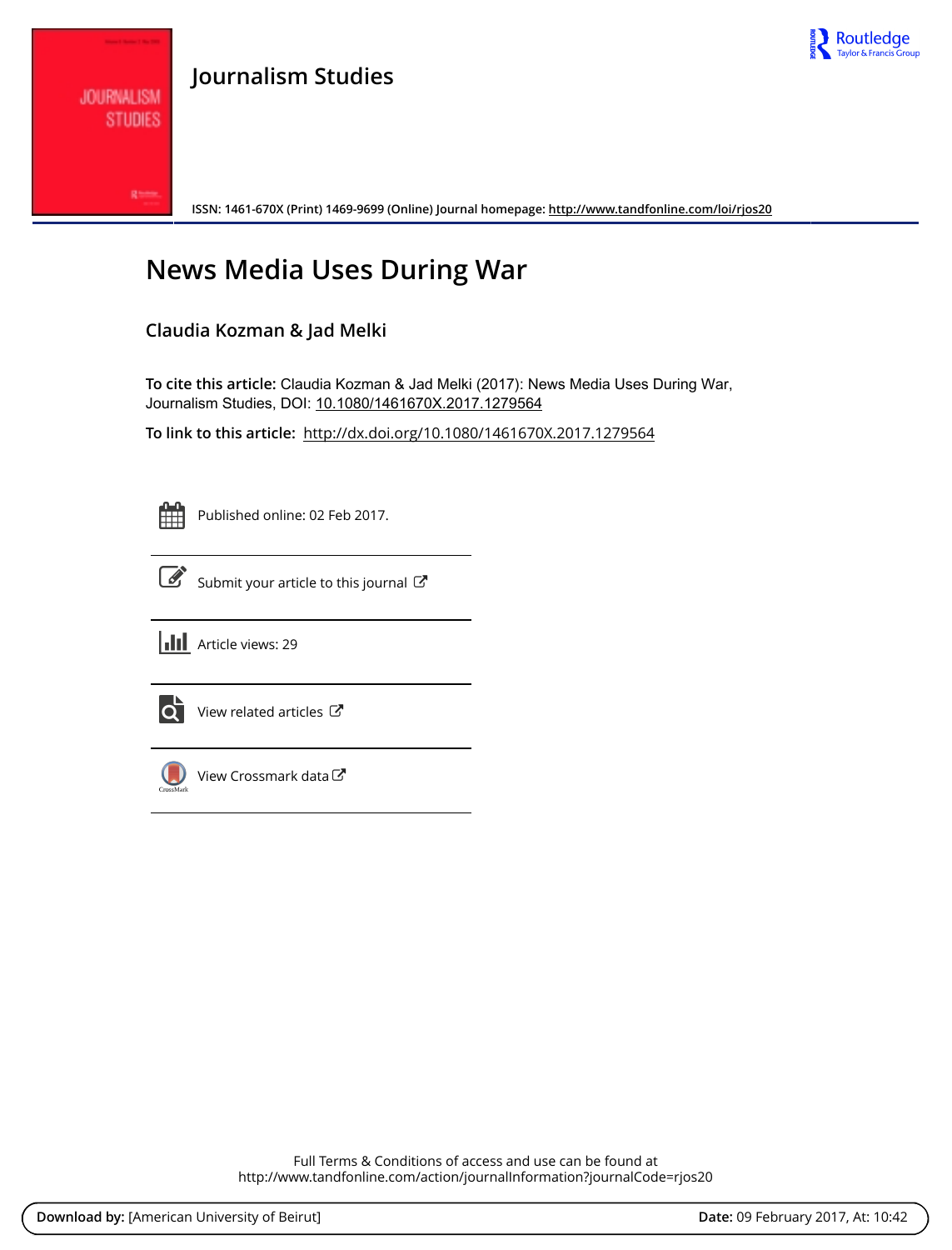## <span id="page-1-0"></span>NEWS MEDIA USES DURING WAR The case of the Syrian conflict

### Claudia Kozman and Jad Melki

This study contextualizes the theory of uses and gratifications in war and conflict, using the Syrian conflict as a case study. The survey of 2192 displaced Syrian nationals in four countries (Lebanon, Jordan, Syria, and Turkey) revealed major uses and gratifications of traditional and new media. Among all media, television consumption showed the highest correlation with people's perception of television as being useful for providing information, while among digital media, social media were the most important for receiving information.

KEYWORDS Arab audiences; Arab journalism; journalism and war; media and war; media literacy; news literacy; Syria war; uses and gratifications

#### Introduction

**D** Routledge

The Arab uprisings ushered a new era of radical change and conflict. Mass demonstrations that spread across the Arab world in 2010 led to the fall of governments in Egypt and Tunisia, civil war in Libya, and political unrest in various other countries. Among these countries, Syria has perhaps faced the most unexpected outcomes yet. Beginning with peaceful anti-government protests in March 2011, the crisis in Syria has dragged on for several years, resulting in the death of more than a quarter million people and became one of the most gruesome wars in modern history. Besides the casualties, the Syrian war has displaced an estimated nine million people (Migration Policy Center [2014\)](#page-21-0).

In such disastrous situations, access to media changes, as do daily and social needs. Through a survey questionnaire, this study examines the media uses of 2192 Syrian nationals living in Syria, as well as in Lebanon, Turkey, and Jordan, the three countries hosting the largest number of Syrian refugees. Using the Syrian conflict as a case study, this article applies the uses and gratifications (U&G) theoretical framework to a war and conflict situation—a matter surprisingly understudied despite the record number of people displaced globally due to war and conflict (UNHCR [2015b](#page-22-0)). It explores the news consumption habits of war refugees, focusing on the main uses and motivations that drive these patterns across various types of traditional and new media. The aim is to understand which news media are available during conflict, which media channels fulfill what needs and gratifications, and which media sources and needs people prioritize during times of war and distress. Literature on the effects of war on media uses and media-related needs is scarce, with very little research on the media uses of refugees and displaced persons (cf. Dotan and Cohen [1976](#page-19-0); Georgiou [2013;](#page-19-0) Lev-On [2012\)](#page-21-0). Unfortunately, as a region plagued by continuous conflict and civil strife, the Middle East is ripe for war and media effects research. Research on such media uses offers a better understanding of how news sources can deliver appropriate content to populations during dangerous and uncertain situations.

Journalism Studies, 2017 http://dx.doi.org/10.1080/1461670X.2017.1279564 © 2017 Informa UK Limited, trading as Taylor & Francis GroupTaylor & Francis Group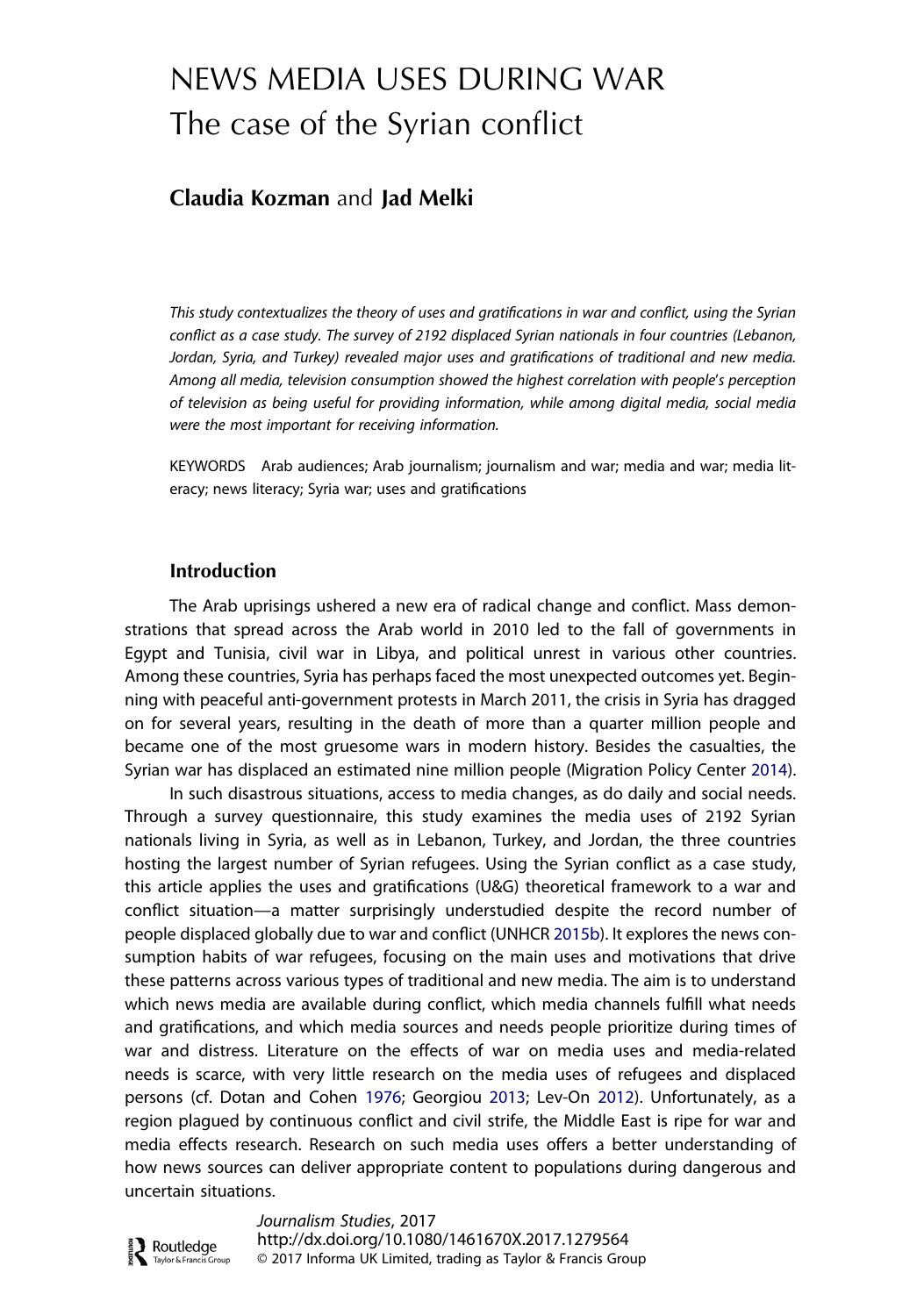<span id="page-2-0"></span>By employing the U&G framework to examine a population affected by war and conflict, we hope to contribute to the already considerable and worthy body of work on U&G. Our objective is to demonstrate that U&G can inform not just media uses and gratification among general populations in everyday situations, but also among displaced persons whose everyday lives are marked by uncertainty, and who may nevertheless turn to media to gratify a multiplicity of needs.

#### Uses and Gratifications During War

Seeking to understand the role of media in society, media scholars have theorized different types of media effects, among which is audience-based research in the area of social psychology (McQuail [2010](#page-21-0); Ruggiero [2000](#page-22-0)). One theoretical framework that has consistently found a place in media research is Katz, Blumler, and Gurevitch's [\(1974\)](#page-20-0) U&G approach. Due to its ability to explore the motives behind the use and adoption of various media, U&G has found success at the many introductions to new technologies, starting from the radio to today's social media (Ruggiero [2000\)](#page-22-0).

Contrary to the earlier "mechanistic perspective" of the media as able to alter attitudes and the audience as "passive and reactive" (Rubin [2009,](#page-22-0) 165), U&G places agency on the audience whose members choose media to gratify their needs. It focuses on individuals' media consumption and the motivations behind it (McQuail [2010;](#page-21-0) Rubin [2009](#page-22-0)). The intentional and selective involvement of individuals with the media (Blumler [1979](#page-19-0)) is what distinguishes this framework from previous theorizing of audiences (McQuail [2010\)](#page-21-0).

Although the initial U&G studies merely identified people's motives in using media, later research focused on explaining media behavior, furthering our understanding of the effects of media use (Rubin [2009\)](#page-22-0). Before Katz, Blumler, and Gurevitch's [\(1974\)](#page-20-0) conceptualization of U&G, however, early researchers, such as Lazarsfeld ([1940](#page-20-0)), were invested in understanding the appeals of new media (Rubin [2009\)](#page-22-0).

In the 40 years since U&G was first conceptualized, researchers have identified the main uses and gratifications for media consumption, which center on cognitive, social, emotional, and habitual areas (Wang and Tchernev [2012](#page-22-0)). Among the most common ones are: information seeking and surveillance, entertainment, interactivity and social interaction, and escape and relaxation (Courtois et al. [2009](#page-19-0); Diddi and LaRose [2006;](#page-19-0) Ferguson and Perse [2000](#page-19-0); Flanagin and Metzger [2001;](#page-19-0) Hardin et al. [2012](#page-19-0); Haridakis and Hanson [2009](#page-19-0); Kim and Haridakis [2009;](#page-20-0) Leung [2009;](#page-21-0) Muhtaseb and Frey [2008](#page-21-0); Papacharissi and Rubin [2000](#page-21-0); Parker and Plank [2000](#page-21-0); Shao [2009;](#page-22-0) Valenzuela, Arriagada, and Scherman [2012](#page-22-0); Wei and Lo [2006\)](#page-22-0).

Recently, online media became the primary "content delivery vehicles in the history of the world" (Herring [2010](#page-20-0), 233). Web 2.0 added interactivity to its features, altering the ways individuals live in an interconnected digital culture (Deuze [2006\)](#page-19-0) and allowing users to go beyond their role as information consumers and start acting as gatekeepers and content creators (Sundar et al. [2012\)](#page-22-0). Whereas in the past the media solely controlled information through gatekeeping, the internet has allowed anybody to produce and share content through user-generated media (Sundar and Limperos [2013\)](#page-22-0). User participation is primarily evident in user-generated content (UGC), such as posting on a blog, commenting on others' content, or uploading images, audio, and video files (Courtois et al. [2009;](#page-19-0) Sundar and Limperos [2013](#page-22-0)). As they customize and create content, individuals act as communication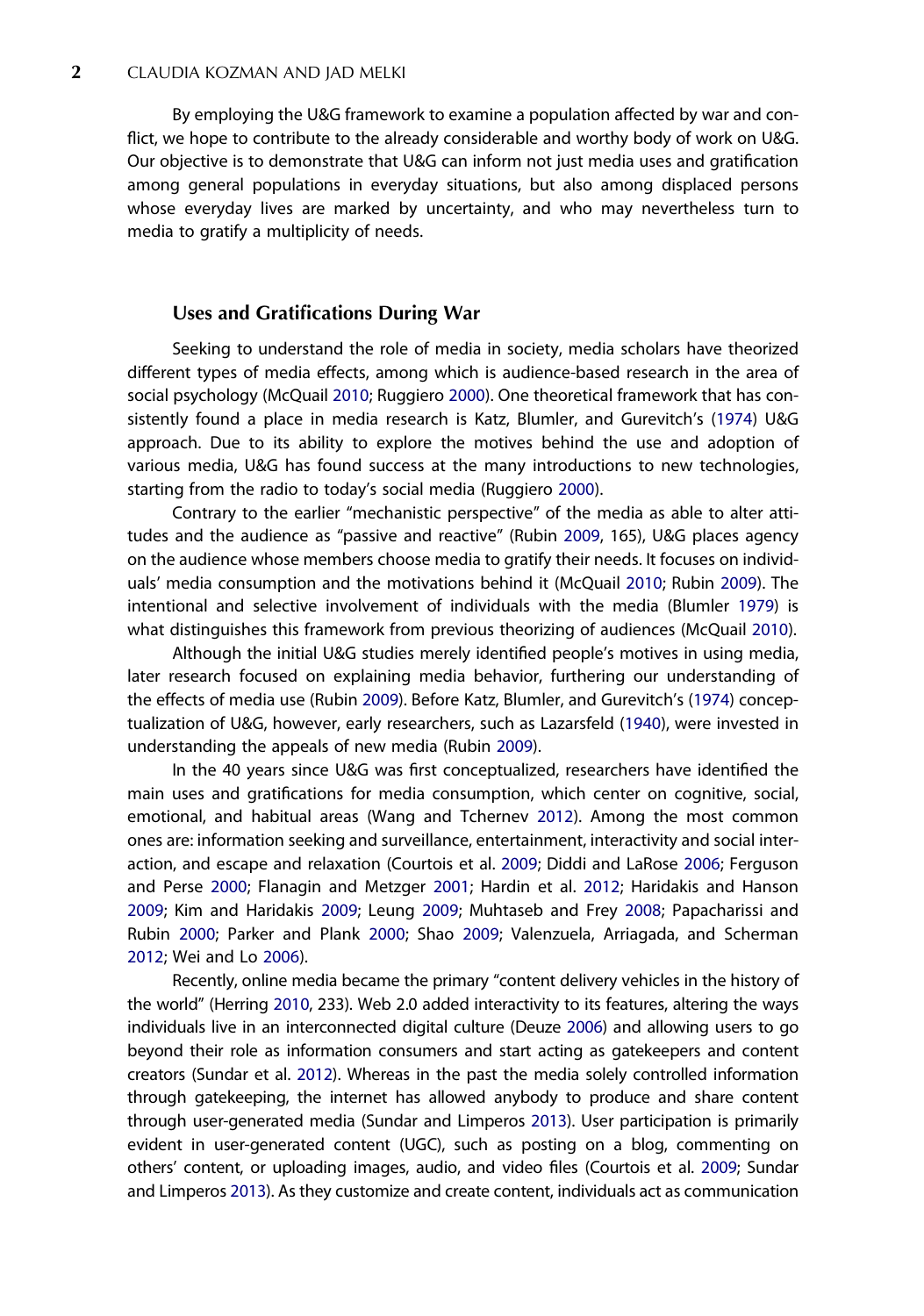<span id="page-3-0"></span>sources, mirroring the functions of traditional journalists (Sundar et al. [2012\)](#page-22-0). This quality of interactivity thus becomes "a tool for self-expression" (Sundar et al. [2012,](#page-22-0) 395).

This has led communication scholars to revive the U&G framework as they sought to understand individuals' media habits in the age of new media. Due to U&G's ability to identify the various uses individuals get from using different media simultaneously, scholars have called for the exploration of U&G's applicability in computer-mediated communication (Morris and Ogan [1996;](#page-21-0) Rafaeli [1984](#page-21-0); Ruggiero [2000](#page-22-0)). These studies have investigated uses and motivations of various types of digital media, including blogs and online message boards (e.g. Chung and Kim [2008](#page-19-0); Hardin et al. [2012](#page-19-0); Vraga et al. [2011](#page-22-0)), social networking sites and social media (e.g. Curras-Perez, Ruiz-Mafe, and Sanz-Blas [2014;](#page-19-0) Debatin et al. [2009](#page-19-0); Hanson et al. [2010;](#page-19-0) Haridakis and Hanson [2009;](#page-19-0) Liu, Cheung, and Lee [2010;](#page-21-0) Orchard et al. [2014;](#page-21-0) Park and Lee [2014](#page-21-0); Quan-Haase and Young [2010](#page-21-0); Shao [2009](#page-22-0); Valenzuela, Arriagada, and Scherman [2012;](#page-22-0) Whiting and Williams [2013\)](#page-22-0), mobile phones and tablets (Kim, Sundar, and Park [2011](#page-20-0); Leung and Wei [2000](#page-21-0); Wei and Lo [2006](#page-22-0)), video- and photo-sharing applications (e.g. Bondad-Brown, Rice, and Pearce [2012;](#page-19-0) Hunt, Lin, and Atkin [2014](#page-20-0)), subscription-based online media (Hardin et al. [2012](#page-19-0)), and VoIP (Voice over Internet Protocol) (Park [2010](#page-21-0)).

Research on the internet using traditional U&G typologies has found considerable overlap in gratifications between traditional and new media, with the basic gratifications remaining unchanged since the rise of the internet and other digital media technologies (Flanagin and Metzger [2001](#page-19-0); Sundar and Limperos [2013](#page-22-0)). This has prompted scholars to believe that technologies seem to adapt themselves to meet individuals' needs and not vice versa (Flanagin and Metzger [2001\)](#page-19-0).

Nevertheless, studies have found uses and motivations that are unique to new media, which encompass user-generated social media, mobile phones, and subscription websites. These include convenience from general internet use (Papacharissi and Rubin [2000](#page-21-0)); selfexpression on user-generated sites in general (Shao [2009](#page-22-0)); the mobility of cell phones (Kim, Sundar, and Park [2011;](#page-20-0) Leung and Wei [2000\)](#page-21-0); passing time on the internet (Ferguson and Perse [2000;](#page-19-0) Papacharissi and Rubin [2000\)](#page-21-0) and social media (Quan-Haase and Young [2010](#page-21-0); Whiting and Williams [2013\)](#page-22-0); sharing problems on Facebook (Quan-Haase and Young [2010](#page-21-0)); recognition of needs to establish identity on user-generated media (Leung [2009](#page-21-0)); diversion, perceived value, and argumentation on athletic subscription websites (Hardin et al. [2012](#page-19-0)); and expressing opinions on social media (Whiting and Williams [2013](#page-22-0)). New media, such as the internet and cell phones, have also been found useful during disasters, particularly as they provide people with virtual spaces that help them connect with their communities (Shklovski et al. [2010\)](#page-22-0). Other such new media uses included using the social networking site Twitter to obtain information, entertainment, and socialization during a tornado, as well as relying on interactive Web-based technologies to send and receive disaster warnings, signal and detect disasters, raise awareness, as well as provide information about relief efforts, and assistance requests, among others (Houston et al. [2015](#page-20-0); Perez-Lugo [2004\)](#page-21-0).

#### Media Use During War: The Need for Information, Surveillance, and **Uncertainty**

According to the U&G framework, individuals consume media based on specific needs and gratifications they seek to fulfill. These needs are contingent on internal and external factors, such as the events surrounding them. One such context is wartime. In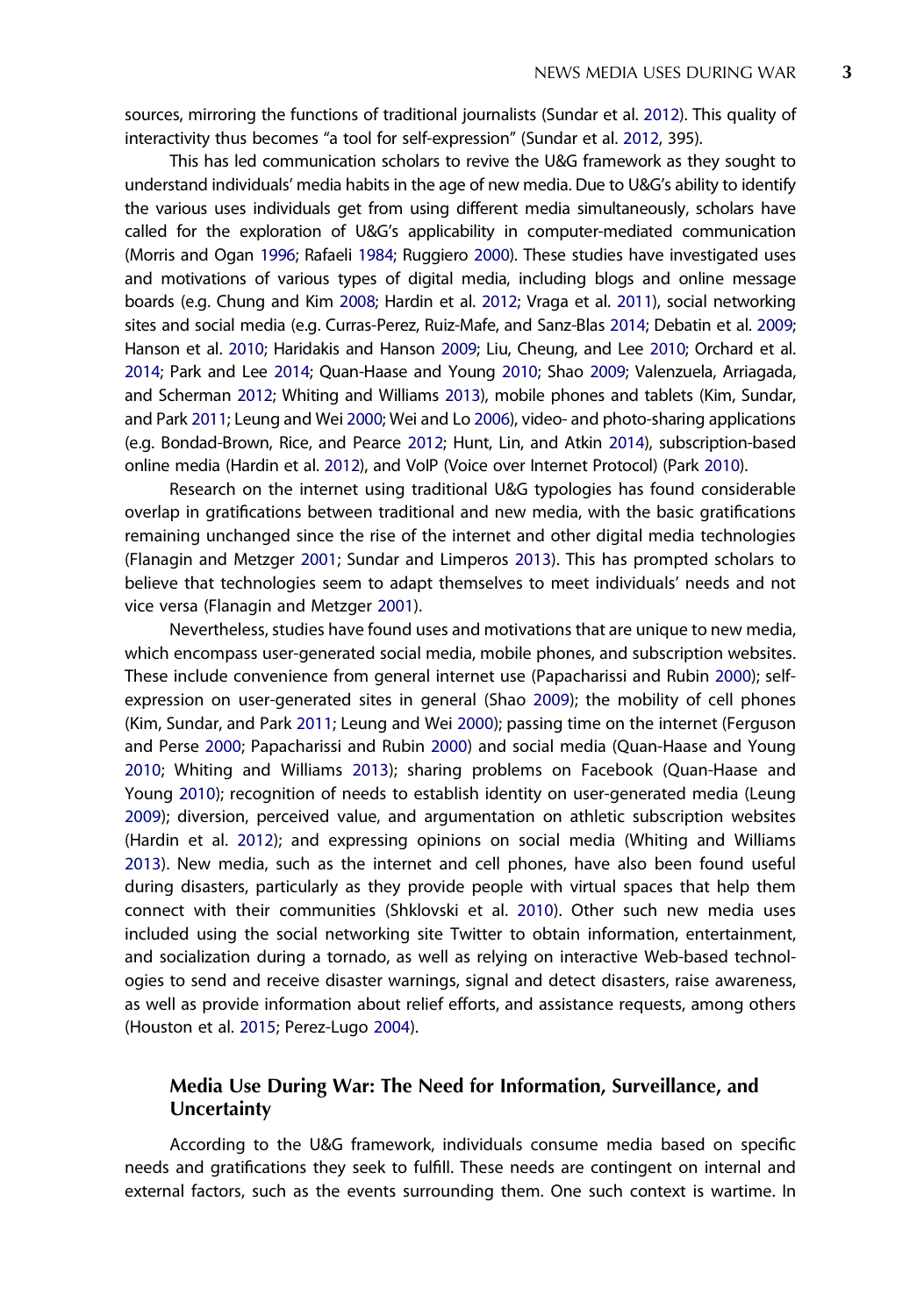<span id="page-4-0"></span>their study of patterns of media consumption during the October 1973 Israeli–Arab war, Dotan and Cohen ([1976](#page-19-0)) found that survey respondents consumed media significantly more during war than peacetime. In addition, various media-related needs were pronounced in wartime compared to peacetime due to higher uncertainty and increasing media coverage (Dotan and Cohen [1976](#page-19-0)). These needs were clustered around four main categories: cognitive (to know what is happening and to understand the possible outcomes of events), affective (to be entertained and to maintain a high morale); social-integrative (to trust the nation's leaders and be proud in the country); and escapist (to "kill time" and escape loneliness).

While we have plenty of information about the uses and motivations of individuals who seek media to fulfill their needs on a daily basis, no study has attempted to explore these areas among war refugees. Apart from Dotan and Cohen's ([1976\)](#page-19-0) survey of housewives' uses and gratifications during war, we have little information of needs and motives of people living in conflict zones. Therefore, the first research question aims to find out the main uses and gratifications of Syrians affected by war.

RQ1: What are the uses and motivations of individuals for using media during war?

The Syrian conflict and the uncertainty it creates are expected to affect the refugees' media consumption. By the end of 2014, Syria had become the world's largest source country for refugees. Of these, Lebanon has hosted over 1 million refugees, Jordan close to three-quarters of a million, and Turkey almost 3 million, not to mention the millions internally displaced (UNHCR [2016](#page-22-0)). With no foreseeable end to the conflict, uncertainty about the future is high among Syrian nationals, whether they are refugees in other countries, internally displaced, or living in their homes in Syria (UNHCR [2011\)](#page-22-0). In 2015, a UNHCR-commissioned report on the mental health of Syrian refugees found uncertainty about the future to negatively affect Syrian's mental health and psychosocial wellbeing (Hassan, Kirmayer, and Ventevogel [2015](#page-19-0)), causing an increase in the number of Syrians seeking refuge (UNHCR [2015a\)](#page-22-0).

Uncertainty would most likely trigger the need for information, which would expectedly be stronger during conflict times, based on humans' need for surveillance (Lasswell [1960](#page-20-0)). Shoemaker [\(1996\)](#page-22-0) first proposed this idea when she theorized that people's knack for news consumption, especially negative news, is due to biological and cultural evolution. Shoemaker argued that news content "is determined by the same innate human drive to know whether threats exist in the environment" (33). With the high probability of threats existing in wartime, people's need for surveillance and information gathering should also be high. Thus, we pose the following hypothesis:

H1: Individuals' need for information will be among the most frequent uses of both traditional and new media.

Based on extant literature on surveillance as a need people fulfill through the consumption of traditional media, such as newspapers and television (TV), and new media, such as the internet in general and user-generated media (Diddi and LaRose [2006;](#page-19-0) Flanagin and Metzger [2001;](#page-19-0) Hanson et al. [2010](#page-19-0); Haridakis and Hanson [2009](#page-19-0); LaRose and Eastin [2004;](#page-20-0) Lee [2013](#page-20-0); Papacharissi and Rubin [2000](#page-21-0); Parker and Plank [2000\)](#page-21-0) in particular, we pose the following hypothesis:

H<sub>2</sub>: Surveillance needs will be positively related to the consumption of both traditional and new media.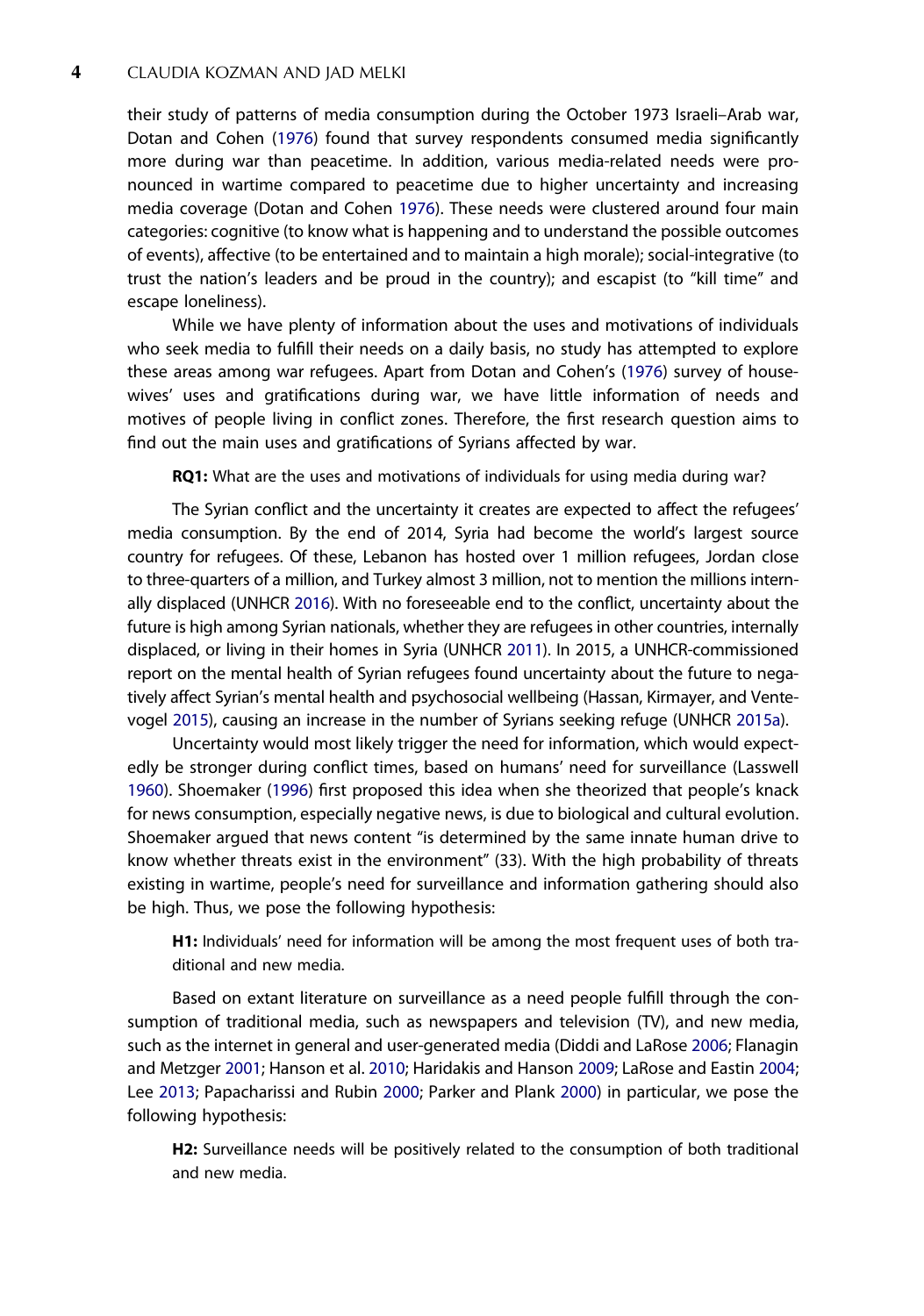#### New Media Use During War: Mobility, Convenience, and Control

<span id="page-5-0"></span>Dotan and Cohen's [\(1976](#page-19-0)) survey also revealed that the mass media were perceived as more helpful in fulfilling these needs during wartime compared to peacetime, except for the need to escape reality. The majority of the needs were more pronounced for TV than for newspapers due to the "speedier and more up-to-date coverage of the fast-moving events" (400).

The electronic media of the time, TV and radio, were different from print news because of their speed and updated coverage. This is not necessarily the case today because of the competition broadcast media receive from online media. The advent of the internet has changed the information landscape as it acted as "a multifaceted mass medium" whose various forms connect interpersonal communication with mass communication (Morris and Ogan [1996](#page-21-0), 42). As has been the case in the past when emerging technologies provided people with new alternatives to traditional media, the internet has been examined as a functional alternative to traditional media (Althaus and Tewksbury [2000](#page-18-0); Ferguson and Perse [2000;](#page-19-0) Muhtaseb and Frey [2008\)](#page-21-0).

Besides the allure of the internet as a functional alternative to traditional media (Althaus and Tewksbury [2000\)](#page-18-0), new media technologies, such as smartphones, facilitate multitasking, thus providing users "with unprecedented convenience and control over when, where, and how they consume media" (Wang and Tchernev [2012](#page-22-0), 494). These functional structures have made new media especially intriguing for researchers seeking to understand how they influence people's media choice behavior.

Based on Dotan and Cohen's [\(1976](#page-19-0)) findings about electronic media's ability to provide speedy and updated events coverage, we expect the same to happen with the new media of our time, which include the internet, social media, and mobile media. Although broadcast media have not only kept but also increased their breaking news coverage and capitalized on this niche in the age of 24-hour news channels, wireless media technologies have surpassed the utility of TV and radio, adding mobility to most of their platforms. The high mobility that users have identified with cell phones (Wei and Lo [2006](#page-22-0)) and tablets (Kim, Sundar, and Park [2011](#page-20-0)) provide these media with the added value that may give them an edge over traditional media.

Additionally, the internet and mobile phones can be considered ahead of broadcast media in the speed of information delivery due to news alerts that reach smartphones as breaking news. The fact that the majority of these alerts are produced by traditional media whose presence on mobile and social media has become a must in the age of media convergence gives new media an additional advantage (Itule and Anderson [2008](#page-20-0); Rich [2010\)](#page-21-0).

Besides the previous motives for using new media, individuals could also use them to entertain themselves and ease tension. Roe and Minnebo's [\(2007,](#page-21-0) 305) study on TV-viewing behavior within the U&G paradigm found that the tensions adolescents experience within the social environments of home and school are related to their use of TV for mood management. As a one-way medium, TV may provide entertainment and escape for the viewers, but lacks online media's interactivity. With their high interactive nature, mobility features, and social communication context that facilitate self-expression and feedback, new media—especially social media—can offer those looking to release tension with convenient, controllable, and easily accessible social platforms (Wang and Tchernev [2012\)](#page-22-0). Therefore, the following hypothesis emerges:

H3: Individuals will use new media more than traditional media during war.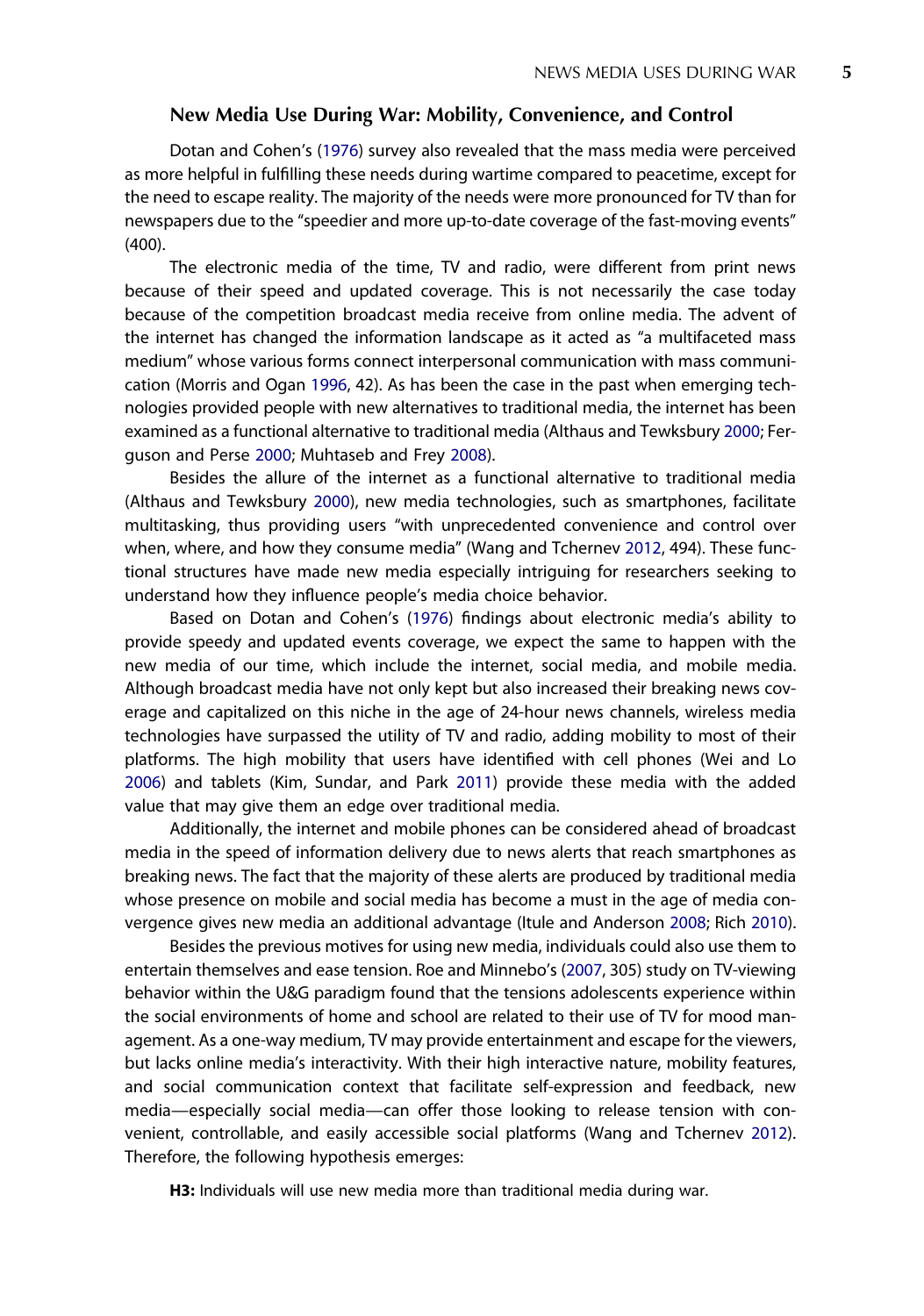<span id="page-6-0"></span>Forty years of U&G research into traditional media have given us a clear picture of the main motives of audiences, but the picture is vague for those affected by war. The same applies to differences between traditional media and new media during war. Whereas uses and gratifications for traditional media have been fairly consistent, digital media uses have shown contradictory results. For instance, some studies revealed people use Facebook for information and entrainment (Hanson et al. [2010\)](#page-19-0), but others did not find information-seeking as a motivation to use Facebook (Hunt, Lin, and Atkin [2014](#page-20-0)). To assess the relationship between motivations and traditional media use during war, and between motivations and new media use, we ask the following research questions:

RQ2: Which motives are associated with greater traditional media use during war?

RQ3: Which motives are associated with greater new media use during war?

#### New Media Use During War: Surveillance and Education

Early research on the internet as a new medium has assessed its structural features and identified its ability to supplement traditional media in meeting the public's need for information (Althaus and Tewksbury [2000\)](#page-18-0). This utility varies depending on individuals' political knowledge, and computer access and skills (Althaus and Tewksbury [2000](#page-18-0)). Although adolescents use the internet for entertainment perhaps due to its attractiveness, pleasant content and user experience, information-seeking is also among their main uses (Courtois et al. [2009\)](#page-19-0). As an information-rich surveillance medium that provides information, the internet could still pose challenges for those experiencing discomfort in using computers, especially considering it attracts those with higher levels of knowledge to fulfill their need for information (Althaus and Tewksbury [2000\)](#page-18-0). As such, computer anxiety, which prevents people from using computers (Heinssen, Glass, and Knight [1987\)](#page-20-0), could decrease the time individuals spend using new media for any purpose (Althaus and Tewksbury [2000](#page-18-0)). Research has also shown education to predict the information-seeking motivation of news consumption (Lee [2013](#page-20-0)). In the same way individuals' discomfort in using computers may influence their willingness to use the internet for surveillance, we can expect education level to be negatively correlated with comfort using computers and would thus persuade people to avoid new media.

New media usage, especially the internet, is related to several factors, such as education and literacy (Pew Research Center [2010\)](#page-21-0). A 2010 Pew Research Center survey on new media trends revealed a significant difference in internet usage depending on education. In Jordan, for example, 88 percent of those who have attended college use the internet, while only 20 percent of those who have not attended do so (Pew Research Center [2010](#page-21-0)). In 2014, survey respondents in 32 emerging and developing nations reported a positive influence of the increasing use of the internet on education, personal relationships, and the economy (Pew Research Center [2015](#page-21-0)). Data from this study indicate that slightly above half the population in Lebanon and Jordan use the internet, and more than 75 percent of those online use social networking sites (Pew Research Center [2015\)](#page-21-0). In Lebanon, slightly more than half the population that own cell phones use a smartphone, compared to 41 percent among the 97 percent of cell phone owners in Jordan.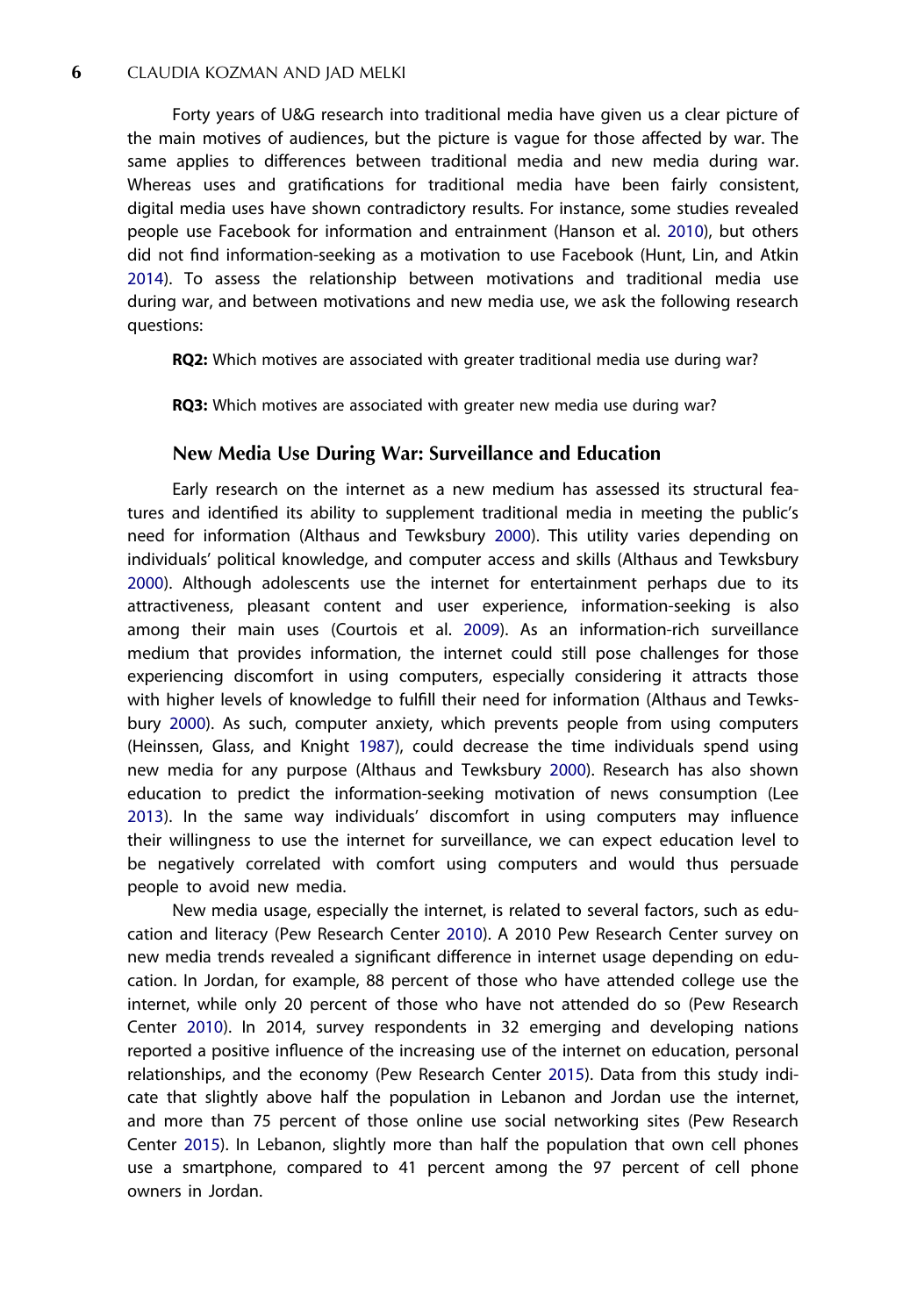<span id="page-7-0"></span>Given the link between education, internet access, and media use for information, we pose the following hypothesis:

H4: Education is a significant predictor of new media use.

#### Social Media and the Arab Uprisings

But how do user-generated media, such as social media, fare during war? Considering the seriousness of the situation, would refugees be more concerned with monitoring traditional media who are still expected to provide information and provoke debate in the public realm (Jha [2007\)](#page-20-0), or would they be more concerned with creating their own content?

Scholars assign to social media an active role in fostering cyberactivism through "the mobilization of collective action and the subsequent creation, organization, and implementation of social movements around the world" (Eltantaway and Wiest [2011](#page-19-0), 1207). Indeed, non-traditional opposition groups across the Arab region have used new technologies, among which are social media, to organize outside the previously known areas of mosques and factories (Fakhro and Hokayem [2011](#page-19-0)). The importance of studying new media becomes clear when we consider how social networking sites play a significant role in political change in developing democracies, such as Chile (Valenzuela, Arriagada, and Scherman [2012](#page-22-0)) and the Arab region (Eltantaway and Wiest [2011](#page-19-0)). For researchers to properly assess the role of social media in collective action, however, Wolfsfeld, Segev, and Sheafer ([2013](#page-23-0)) suggest they first take into account the political environment of these events, which is likely to precede social media action rather than follow it. In Egypt, for instance, activists trying to start a revolution through social media were not successful for years (Aday et al. [2013](#page-18-0)). Robertson ([2013](#page-21-0)) also called for a contextualization of the role of social media in TV news and the need to map connectivity between eyewitness accounts and traditional media's use of them in the bigger picture that forms broadcast news. Tufekci and Wilson ([2012](#page-22-0), 365), in turn, suggested that scholars analyze "connectivity infrastructure … as a complex ecology rather than in terms of any specific platform or device".

Early reports about the role of social media in protests, especially the Arab uprisings, have undermined the revolutionary role that some have attributed solely to social media, evident in such terms as "Facebook revolution". However prominent their role was, social media were not the sole driving force behind the protests in the Arab region (Aday et al. [2013](#page-18-0); Anderson [2011;](#page-19-0) Wolfsfeld, Segev, and Sheafer [2013\)](#page-23-0). Whereas anecdotal evidence has been quick to assert that social media were the main cause of these revolutions, scholars found new media to play a significant role, but not the only one. These scholars have warned against detaching collective action from its political and social history, but have nonetheless recognized the role of new media in the Arab uprisings. Whereas some called social media a "central" player in Egypt's protests (Tufekci and Wilson [2012,](#page-22-0) 374), others preferred to call the role "important but complex" (Wilson and Dunn [2011,](#page-23-0) 1248).

Eltantaway and Wiest ([2011](#page-19-0)), for instance, argued that in the case of Egypt, social media facilitated the dissemination of information, making it much faster to receive and send messages among activists, protesters, and the world. In other words, the means activists used, and not the approach, were what allowed social media to play a role in the changes the country has witnessed (Eltantaway and Wiest [2011](#page-19-0)). Anderson ([2011](#page-19-0)) argues that technology and civic engagement resonated with the Arab protestors in their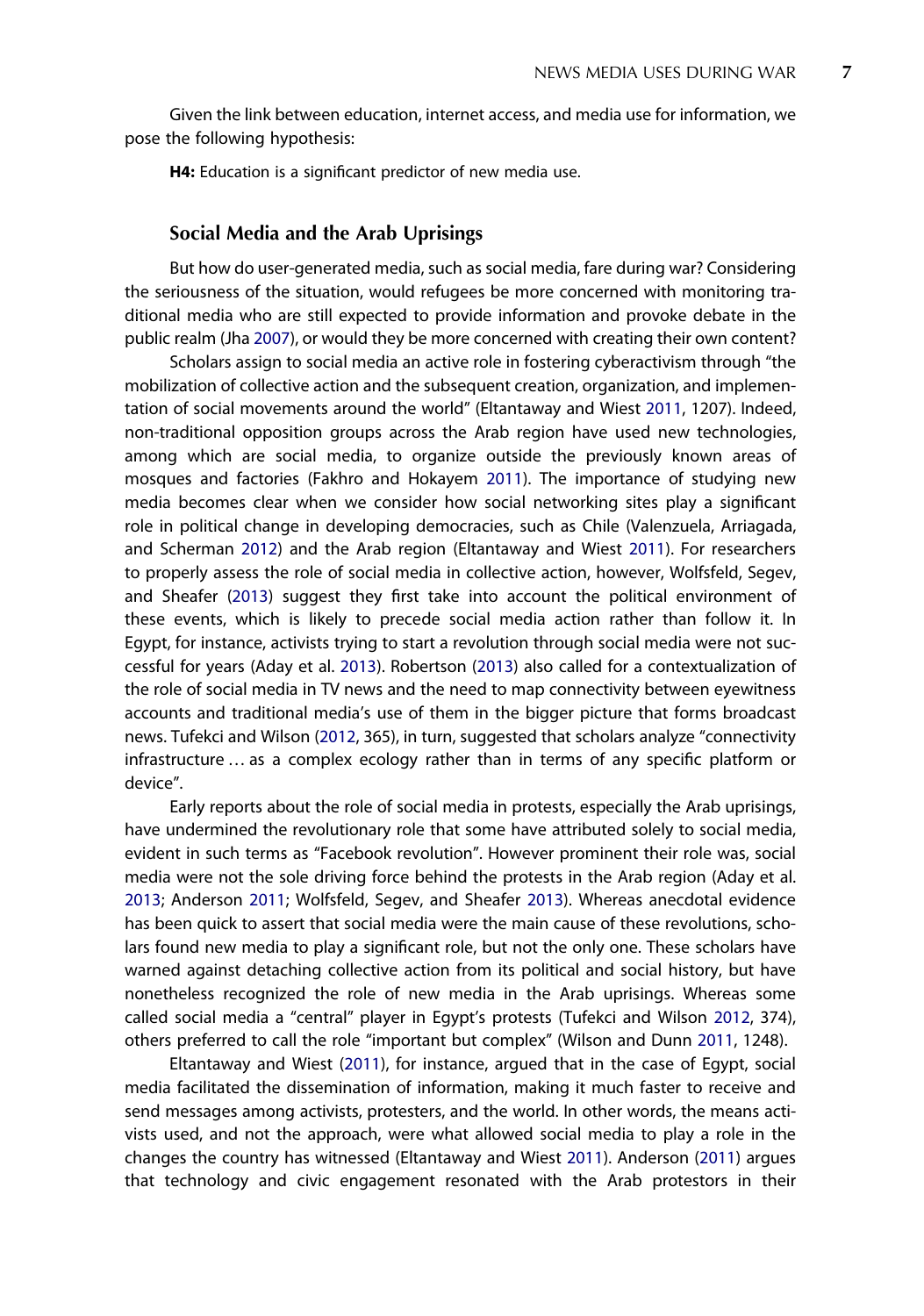<span id="page-8-0"></span>diverse local contexts, presenting a more organized and disciplined social movement in Egypt, whose activists were ready to engage in serious debates about their future government. Egypt's political bloggers had been connecting with each other on Facebook since the platform's Arabic-language diffusion in 2009, and had been part of a larger sphere of offline political activity through blogging, conferences, and training (Tufekci and Wilson [2012](#page-22-0)).

A survey of Tahrir Square protestors revealed how social media were a distinctive feature among protester's media use in general, and how a small group of Egypt's opinion leaders used Twitter to engage the world with the protests (Wilson and Dunn [2011](#page-23-0)). Twitter indeed provided information for people outside the region during Egypt's uprising, but its use for protestors on the ground was marginal (Aday et al. [2013\)](#page-18-0). Social media may have resonated with those already involved with it, as the initial weeks of the uprisings showed that global TV news paid little attention to social media and made little use of UGC (Robertson [2013\)](#page-21-0).

As detailed in the previous sections, user participation is among the key aspects of interactive digital media (Courtois et al. [2009](#page-19-0)). With the ability to create, customize, and distribute content, individuals engage in the dissemination of information, which is a form of self-expression (Sundar et al. [2012\)](#page-22-0). Participating in discussion forums, posting, and commenting are some of the various manifestations of agency (Sundar and Limperos [2013](#page-22-0)), shown to be high among digital media users (Sundar et al. [2012](#page-22-0)). Blogs, which Herring et al. ([2004\)](#page-20-0) defined as "frequently modified web pages", revolve around users' selfexpression (Leung [2009](#page-21-0); Stavrositu and Sundar [2012\)](#page-22-0). As they combine the theoretical underpinnings of both human–computer interaction (through the production and creation of content) and computer-mediated communication (through the promotion of user interaction), blogs act as agents of psychological self-empowerment (Leung [2009;](#page-21-0) Stavrositu and Sundar [2012](#page-22-0)).

The war in Syria has dispersed its population in many different countries, with few physical ties to connect family members. In this situation, people could seek media for social reasons and to keep in touch with family and friends whom they might be separated from because of the necessities of the war. Since people's sense of agency and sense of community can lead to psychological self-empowerment in user-generated social media (Stavrositu and Sundar [2012](#page-22-0)), engaging in social media could raise the morale of those involved. Additionally, as social media have the ability to provide the information traditional media and Web pages provide, along with the utility of creating content, we expect people to use more user-generated media, posting on Facebook or tweeting about themselves, than one-way traditional media that lack interactivity. Since the younger generation is also more active in content generation (Leung [2009](#page-21-0)), we pose the following hypothesis:

H5: Individuals are more likely to use social media than general internet sites during war, with significant differences across the age groups.

#### Methodology

The study uses a cross-sectional survey of 2192 Syrians currently living in Syria, Jordan, Turkey, and Lebanon. Surveys are most compatible with the theoretical frameworks used in this study and are the most effective way to assess the opinions and track the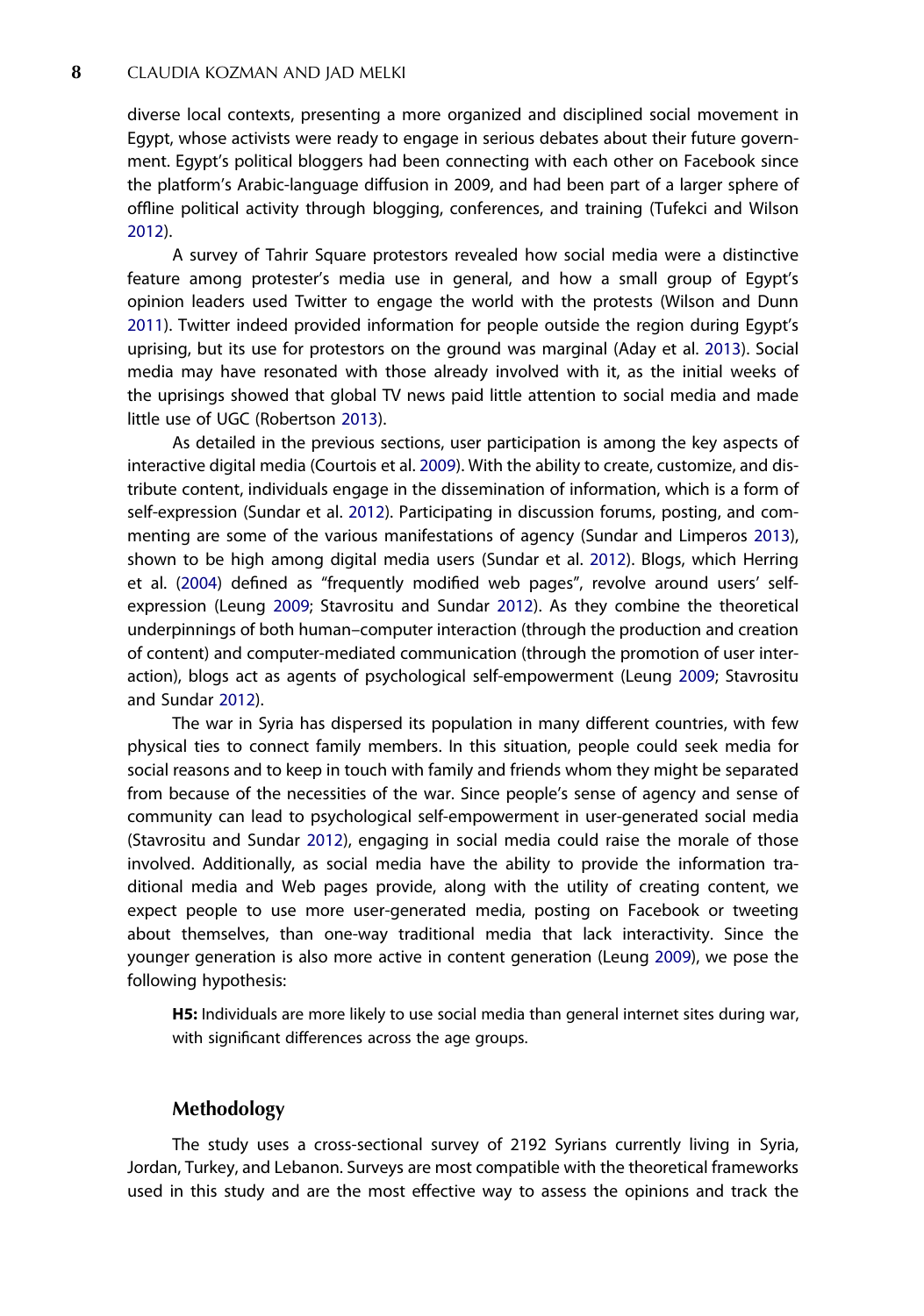attitudinal trends among a large population. We chose a researcher-administered questionnaire approach because the literacy level among the participants varies and to ensure higher reliability and more complete information. Participants filled the printed version of the questionnaire. Using a hardcopy version of the questionnaire instead of the online version limits sampling bias against participants who are not computer literate.

The survey questionnaire was in Arabic, comprised 35 close-ended questions, required approximately 15 minutes to complete, and generated 185 variables, 88 of which are relevant to this study. In addition to demographic questions, we asked general media use questions, such as: which media organizations participants trust, often follow, and consider the most important. As for U&G variables, questions assessed five mediarelated needs: cognitive, integrative, affective, escapist, and survivalist. The first four were taken from Dotan and Cohen [\(1976\)](#page-19-0), and the fifth (survivalist) was added. These questions used a four-point ordered response scale measured at the interval level.

The sample consisted of Syrians between the ages of 18 and 65, currently living in Syria, as well as in Jordan, Turkey, and Lebanon, the countries that host the highest number of displaced Syrians. Because Syrians inside refugee camps tend to be organized in a relatively discernible distribution, a weighted multistage cluster sampling technique was used for recruitment. Multistage cluster sampling is one of the common methods used in refugee camps, especially when a simple random sample is not possible and a sampling frame is not available. Refugee camps are organized into clusters, with each of these clusters containing several "households" (in most cases a family living in a tent or mobile home). A random sample of "clusters" from each camp was first selected. Then a random sample of "households" from each cluster was selected. Within each household, one person was interviewed following a selection protocol that ensures diversity: the oldest male under 65, then the youngest female above 18, then the youngest male above 18, then the oldest female under 65, and so forth. Only one refugee camp was selected from Jordan. Al-Zaatari camp is by far the largest camp in Jordan, containing around 120,000 refugees. As for Lebanon, seven camps were targeted: Arsal camp (the largest), four camps in Baalbek (the most diverse), Sabra and Shatila camp, and one camp near Tripoli.

In addition to Syrians inside refugee camps, displaced Syrians living outside camps were targeted. These so-called "socially invisible communities" tend to be not registered and widely dispersed in homes of relatives and friends and in hotels and privately rented apartments across each country. The best method of recruitment for such a population where no adequate sampling frame or contact lists exist is a snowball sampling technique with multiple entry points. To reduce selection bias, researchers used multiple and diverse entry points, using a small number of links from each entry point. Researchers used as entry points their significant list of Syrian contacts, including Syrian researchers, students, and colleagues who were part of the Media and Digital Literacy Academy of Beirut network, as well as Syrian non-governmental organizations. Additionally, aid organizations (International Red Cross, UNHCR) were asked to provide information about potential participants who approach them for registration. Within each family or household, the same selection protocol used inside refugee camps was implemented.

An overall sample size of 2192 participants was calculated based on a population of 22.5 million, a 95 percent confidence interval and a  $\pm$ 2.5 percent sampling error. The sample was divided proportionally across Jordan, Lebanon, Turkey, and Syria. Within each country, the number of refugees in each camp and major city were estimated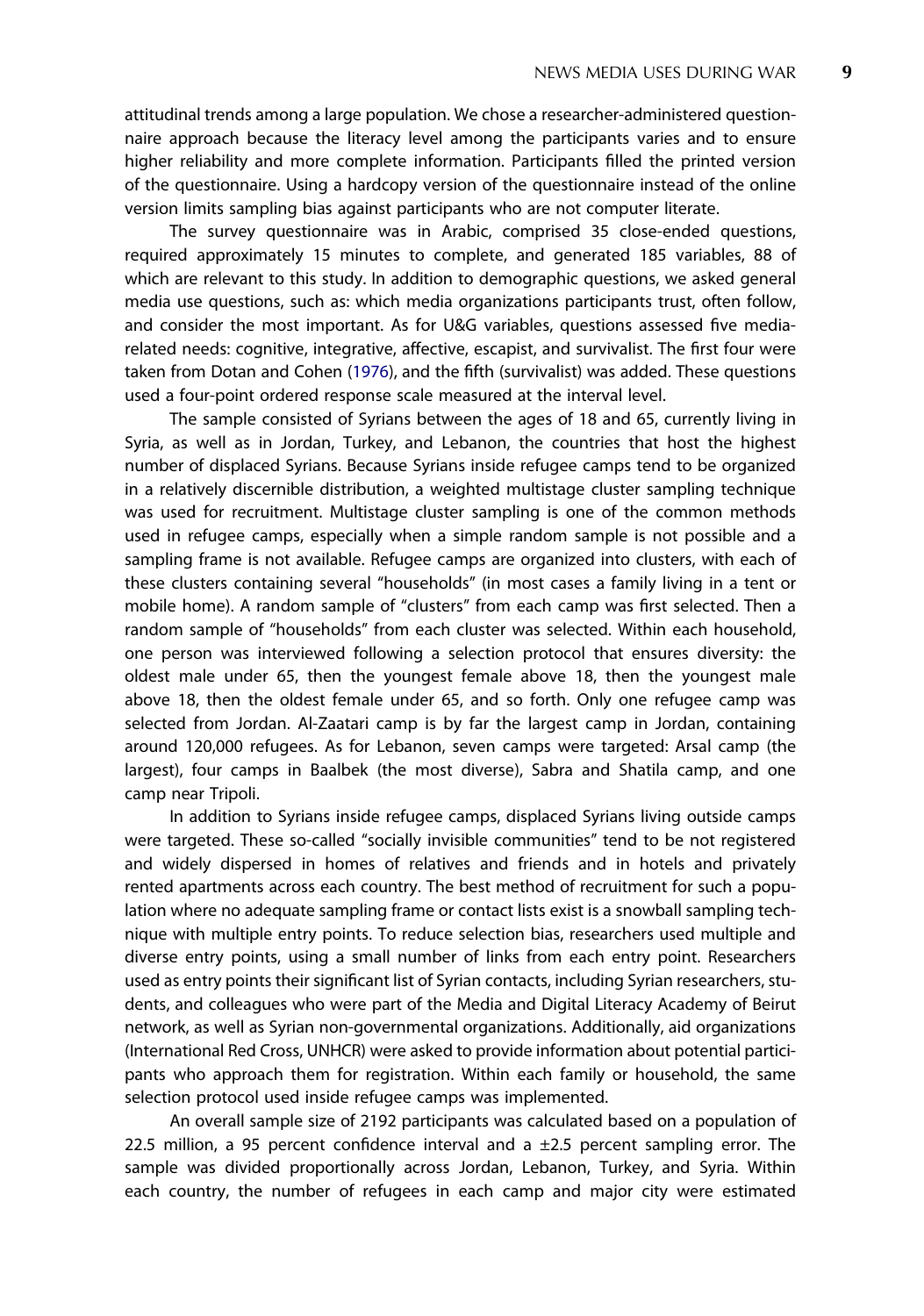<span id="page-10-0"></span>based on UNHCR numbers (when the study was conducted in January and February 2014), and a proportion of the sample for each city/camp was calculated. After discarding unreliable questionnaires, a total of 1820 questionnaires were analyzed. The authors used SPSS 23 to conduct frequency distribution and non-parametric statistics, in addition to correlations and principal component analyses (PCA).

Of the 1820 participants, 54 percent were male and 46 percent were female. Most respondents were in the 25–34 age category (35 percent), followed by the 18–24 category (27 percent). The largest category of interviewees was living inside Syria (40 percent), followed by Lebanon (28 percent), Jordan (24 percent), and Turkey (8 percent). The sample consisted of 80 percent living outside refugee camps, with the remaining 20 percent inside. Of those displaced outside Syria, 30 percent live in refugee camps in Lebanon, Jordan, and Turkey, while 9 percent are internally displaced. Approximately three-quarters of the sample had at least completed high school, while less than a quarter (22 percent) had a university bachelor's degree, and only 3 percent had a graduate degree. Among the respondents, half reported making between \$75 and \$350 per month, while 18 percent reported a monthly income of less than \$70.

Conducting research during war conditions provides a long list of limitations and difficulties. The most important limitations include limited access to dangerous areas (such as those controlled by ISIS) and regions experiencing active conflict. In addition, the lack of a sampling frame made random sampling impossible. These important limitations preclude the ability to generalize to the Syrian population. Nevertheless, this still allows generalization to the common conditions of populations living under war conditions—the main purpose of this study.

#### Findings

RQ1 explored the uses and motivations of Syrian individuals for using media during war situations. [Table 1](#page-11-0) reveals the different reasons individuals used the media. "Receiving" and "understanding" information were among the most frequent needs of media use for both traditional and new media, followed by the three categories of "feeling pride in country", "strengthening steadfastness", and "raising moral". "Overcoming loneliness" and "being entertained" fell in the lower frequency range, while "feeling safe", "avoiding danger", and "escaping reality" were among the least frequent needs.

When comparing motivations across media, the internet came in first for almost all categories, with the exception of "avoiding danger" where it ranked second to mobile telephony ([Table 1](#page-11-0)). TV ranked second for "receiving information", "understanding information", "feeling pride in country", and "strengthening steadfastness", and tied with the mobile telephony for "raising morale" and "feeling safe". Mobile ranked second for "overcoming loneliness" and "being entertained", and it tied with radio for "escaping reality".

To extract the main factors of media motivations, we conducted a PCA, which is a data reduction method that is most useful for decreasing the number of questions that measure similar concepts (Jollifee [2002;](#page-20-0) Lee, Huang, and Hu [2010](#page-20-0)). PCA is a common statistical analysis tool in studies of U&G (e.g. Bondad-Brown, Rice, and Pearce [2012](#page-19-0); Chung and Kim [2008](#page-19-0); Diddi and LaRose [2006;](#page-19-0) Orchard et al. [2014\)](#page-21-0). For each media type, the 10 questions measuring U&G were used. For each analysis, we employed varimax rotation and eliminated factor loadings lower than 0.50 (Kaiser [1974\)](#page-20-0). Assumptions of sphericity using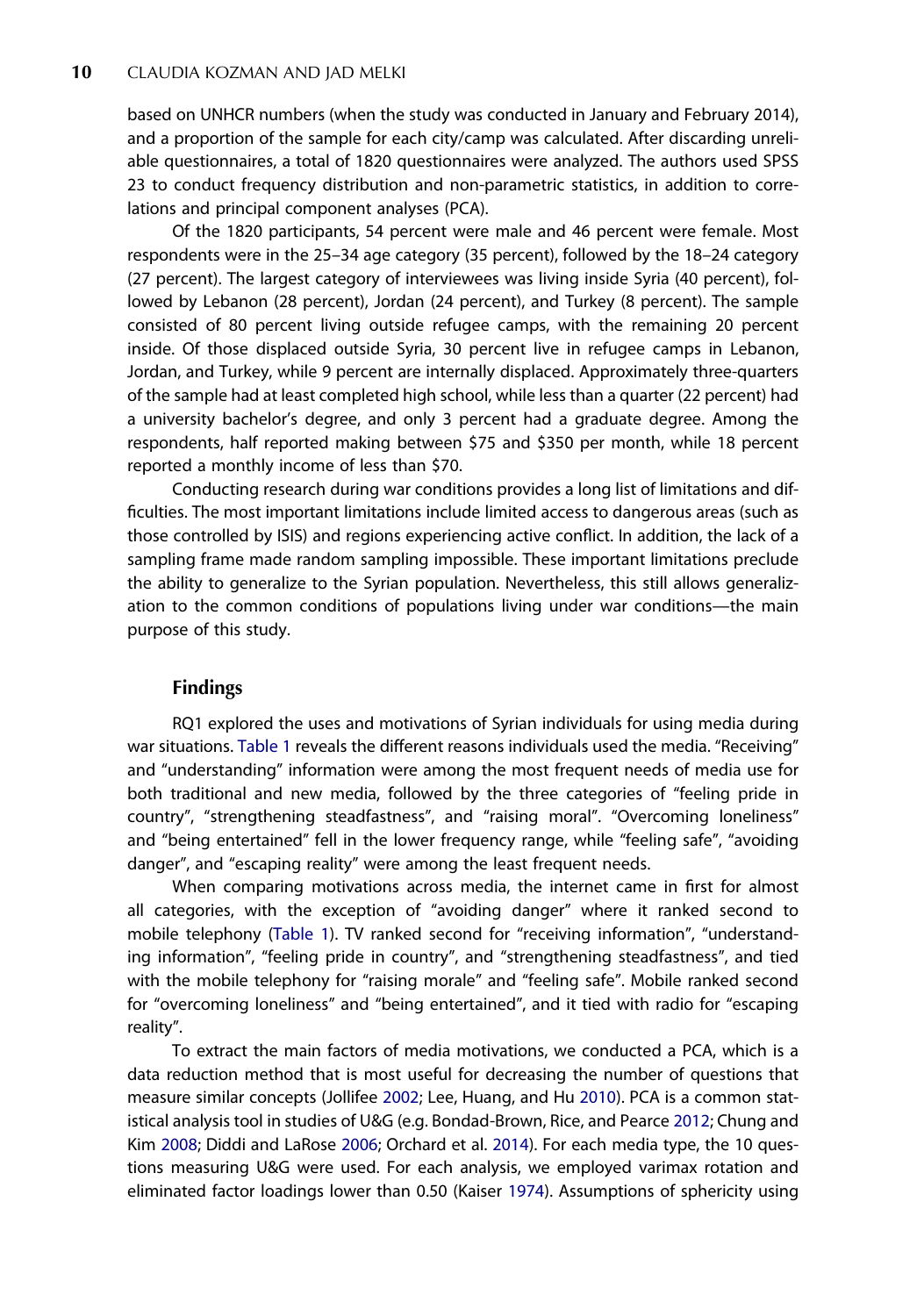<span id="page-11-0"></span>Uses and gratifications of all types of media

|                                         | Media type |        |                   |          |        |
|-----------------------------------------|------------|--------|-------------------|----------|--------|
| To what extent each medium<br>helps you | TV         | Radio  | <b>Newspapers</b> | Internet | Mobile |
| Receive information                     | 3.37       | 2.97   | 2.88              | 3.50     | 3.12   |
|                                         | (0.65)     | (0.74) | (0.87)            | (0.69)   | (0.84) |
| Understand information                  | 3.17       | 2.68   | 2.92              | 3.28     | 2.79   |
|                                         | (0.74)     | (0.85) | (0.94)            | (0.82)   | (0.94) |
| Feel pride in country                   | 2.77       | 2.52   | 2.56              | 2.80     | 2.56   |
|                                         | (0.99)     | (0.99) | (0.99)            | (0.97)   | (01.0) |
| Strengthen steadfastness                | 2.69       | 2.41   | 2.47              | 2.74     | 2.50   |
|                                         | (0.89)     | (0.91) | (0.93)            | (0.93)   | (0.94) |
| Raise morale                            | 2.60       | 2.49   | 2.41              | 2.78     | 2.60   |
|                                         | (0.98)     | (0.94) | (0.95)            | (0.93)   | (0.98) |
| Overcome loneliness                     | 2.55       | 2.47   | 2.17              | 2.84     | 2.74   |
|                                         | (0.91)     | (0.88) | (0.87)            | (0.95)   | (0.96) |
| Be entertained                          | 2.40       | 2.46   | 2.25              | 2.87     | 2.53   |
|                                         | (0.99)     | (0.91) | (0.90)            | (0.99)   | (0.96) |
| Avoid danger                            | 2.35       | 2.20   | 2.03              | 2.37     | 2.53   |
|                                         | (0.93)     | (0.87) | (0.89)            | (0.94)   | (0.93) |
| Feel safe                               | 2.29       | 2.19   | 2.16              | 2.30     | 2.27   |
|                                         | (0.94)     | (0.85) | (0.90)            | (0.89)   | (0.90) |
| Escape reality                          | 1.91       | 2.00   | 1.82              | 2.34     | 1.98   |
|                                         | (0.89)     | (0.81) | (0.77)            | (0.98)   | (0.90) |

Four-point Likert-type scale:  $1 =$  does not help at all;  $4 =$  helps very much. Values are means (SD).

Barlett's Test of Sphericity and sampling adequacy using the Kaiser–Meyer–Olkin Measure (KMO) were met. To measure the reliability of the factors in each component, we used Cronbach's alpha. Coefficients above 0.7 were deemed acceptable.

The PCA for TV U&G suggested a three-component solution as the best fit, explaining 66.5 percent of the variance ([Table 2](#page-12-0)). The components were: maintain high morale and survive, escape the reality of war, and stay informed about the war.

Similarly, the PCA for radio use also yielded a three-factor solution, accounting for 73.1 percent of the variance [\(Table 3](#page-12-0)), and offered the same components as TV: maintain high morale and survive, escape the reality of war, and stay informed about the war.

Like TV and radio, the PCA for internet use yielded a three-factor solution, explaining 71 percent of the variance [\(Table 4\)](#page-13-0): maintain high morale and survive, escape the reality of war, and stay informed about the war.

Unlike TV, radio, and the internet, the PCA for newspaper use yielded a two-factor solution, explaining 67.8 percent of the variance [\(Table 5](#page-13-0)), and offering the first two components as TV and radio: maintain high morale and stay informed about the war, and escape the reality of war and survive.

Somewhat similar to newspapers, the PCA for mobile use yielded a two-factor solution, which explained 60.9 percent of the variance [\(Table 6\)](#page-14-0): maintain high morale and stay informed about the war, and escape the reality of war and survive. The one difference between newspapers and mobile news is that participants tended to associate "feeling safe" with entertainment, escaping reality, and surviving for newspapers, while associating it with maintaining high morale and staying informed for mobile media.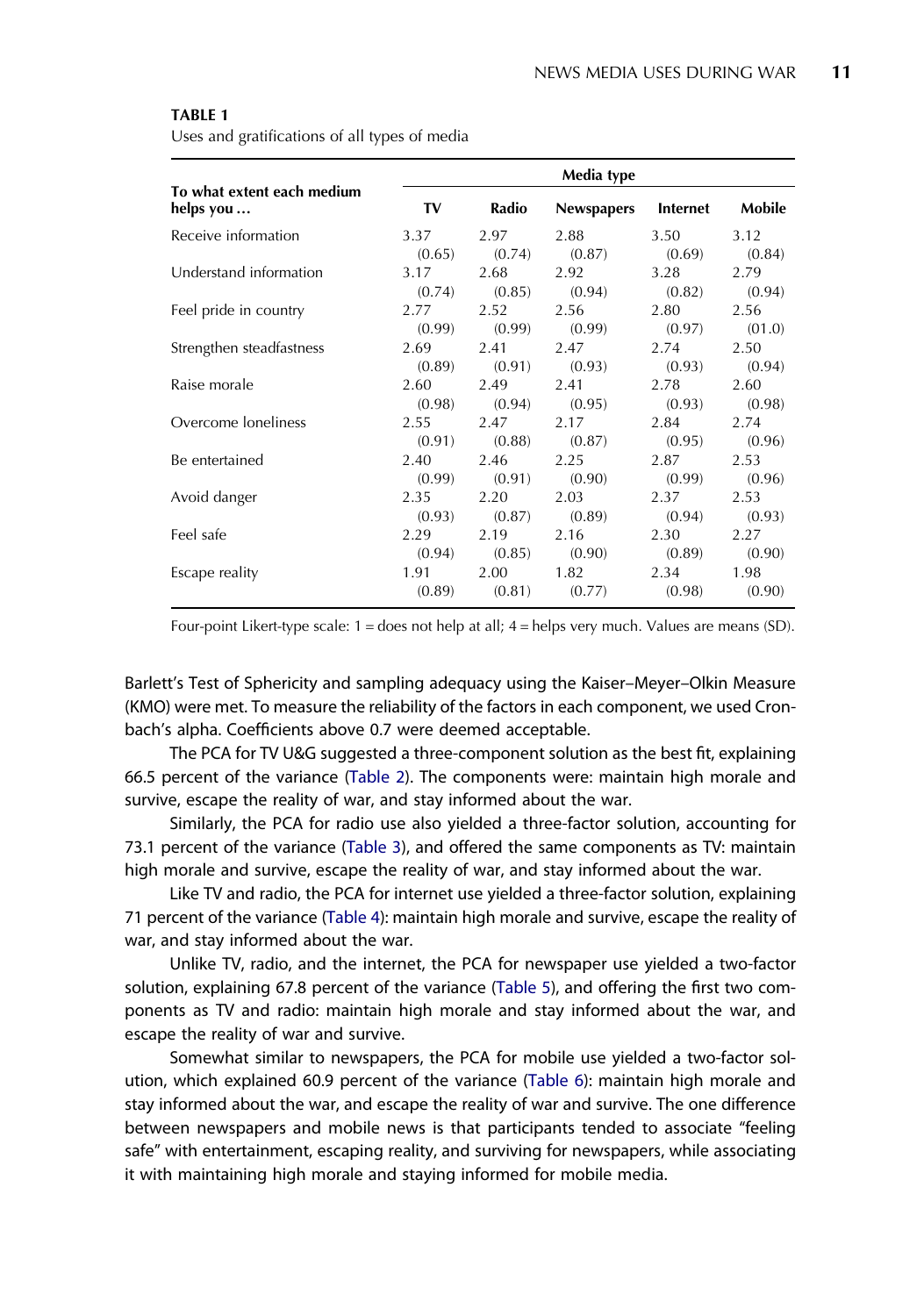#### <span id="page-12-0"></span>TARIF<sub>2</sub>

Principal component analysis of uses and gratification of TV news consumption

|                                    | Component                           |                                     |                                |  |
|------------------------------------|-------------------------------------|-------------------------------------|--------------------------------|--|
|                                    | Maintain high morale<br>and survive | <b>Escape the</b><br>reality of war | Stay informed<br>about the war |  |
| Feel pride in country              | 0.838                               |                                     |                                |  |
| Raise morale                       | 0.813                               |                                     |                                |  |
| Strengthen steadfastness           | 0.785                               |                                     |                                |  |
| Feel safe                          | 0.738                               |                                     |                                |  |
| Avoid danger                       | 0.553                               |                                     |                                |  |
| Be entertained                     |                                     | 0.777                               |                                |  |
| Overcome loneliness                |                                     | 0.775                               |                                |  |
| Escape reality                     |                                     | 0.721                               |                                |  |
| Receive information                |                                     |                                     | 0.883                          |  |
| Understand information             |                                     |                                     | 0.839                          |  |
| Eigenvalues                        | 2.980                               | 1.988                               | 1.678                          |  |
| Variance explained (%)             | 29.8                                | 49.7                                | 66.5                           |  |
| Reliability (Cronbach's $\alpha$ ) | 0.836                               | 0.690                               | 0.752                          |  |

The blank cells represent factor loadings that are below 0.4, and which were suppressed during the analysis run. KMO =  $0.797$ ; Bartlett's  $p < 0.001$ .

#### TABLE 3

Principal component analysis of uses and gratification of radio news consumption

|                                    | Component                           |                                     |                                |  |
|------------------------------------|-------------------------------------|-------------------------------------|--------------------------------|--|
|                                    | Maintain high morale<br>and survive | <b>Escape the</b><br>reality of war | Stay informed<br>about the war |  |
| Feel safe                          | 0.838                               |                                     |                                |  |
| Feel pride in country              | 0.796                               |                                     |                                |  |
| Strengthen steadfastness           | 0.763                               |                                     | 0.457                          |  |
| Raise morale                       | 0.757                               |                                     |                                |  |
| Avoid danger                       | 0.718                               |                                     |                                |  |
| Be entertained                     |                                     | 0.803                               |                                |  |
| Overcome loneliness                |                                     | 0.795                               |                                |  |
| Escape reality                     |                                     | 0.710                               |                                |  |
| Receive information                |                                     |                                     | 0.830                          |  |
| Understand information             |                                     |                                     | 0.815                          |  |
| Eigenvalues                        | 3.318                               | 2.041                               | 1.948                          |  |
| Variance explained (%)             | 33.2                                | 53.6                                | 73.1                           |  |
| Reliability (Cronbach's $\alpha$ ) | 0.894                               | 0.735                               | 0.815                          |  |

KMO = 0.845; Bartlett's  $p < 0.001$ .

H1, which posited that Syrian individuals' need for information will be among the most frequent uses of all types of media, was supported. Descriptive statistics reveal the need for information to be the most important use for all five types of media ([Table 1\)](#page-11-0). Respondents perceived the internet to fulfill this need the most (mean = 3.5,  $SD = 0.69$ ), followed closely by TV (mean = 3.37,  $SD = 0.65$ ) and mobile phones (mean =  $3.12$ ,  $SD = 0.84$ ).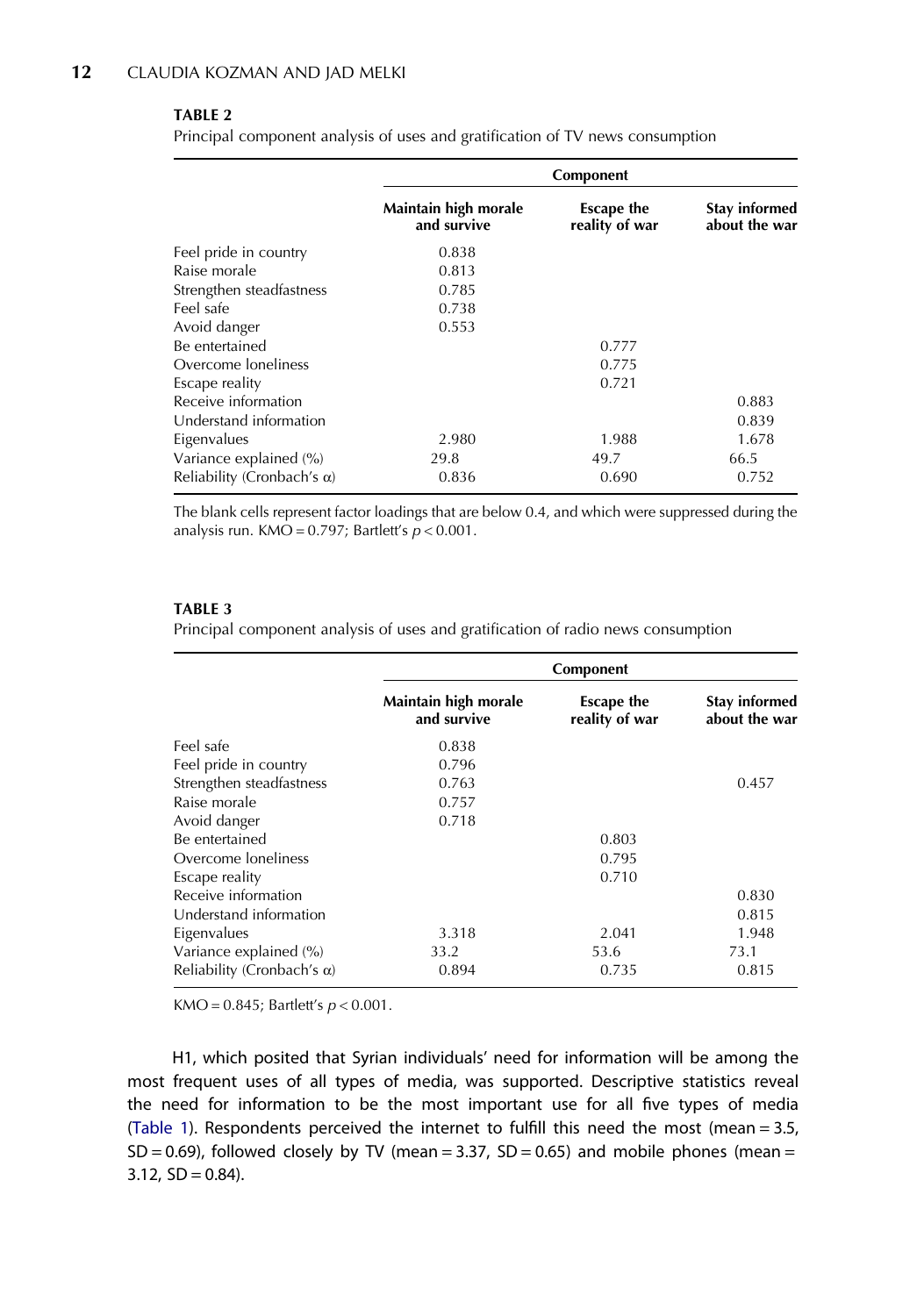<span id="page-13-0"></span>Principal component analysis of uses and gratification of internet news consumption

|                                    | Component                           |                                     |                                       |  |
|------------------------------------|-------------------------------------|-------------------------------------|---------------------------------------|--|
|                                    | Maintain high morale<br>and survive | <b>Escape the reality</b><br>of war | <b>Stay informed</b><br>about the war |  |
| Feel pride in country              | 0.817                               |                                     |                                       |  |
| Feel safe                          | 0.785                               |                                     |                                       |  |
| Raise morale                       | 0.776                               |                                     |                                       |  |
| Strengthen steadfastness           | 0.801                               |                                     |                                       |  |
| Avoid danger                       | 0.517                               |                                     |                                       |  |
| Overcome loneliness                |                                     | 0.828                               |                                       |  |
| Be entertained                     |                                     | 0.804                               |                                       |  |
| Escape reality                     |                                     | 0.796                               |                                       |  |
| Receive information                |                                     |                                     | 0.864                                 |  |
| Understand information             |                                     |                                     | 0.823                                 |  |
| Eigenvalues                        | 3.006                               | 2.251                               | 1.843                                 |  |
| Variance explained (%)             | 30.1                                | 52.6                                | 71.0                                  |  |
| Reliability (Cronbach's $\alpha$ ) | 0.843                               | 0.794                               | 0.811                                 |  |

KMO = 0.818; Bartlett's  $p < 0.001$ .

#### TABLE 5

Principal component analysis of uses and gratification of newspaper news consumption

|                                    | <b>Components</b>                                       |                                          |  |
|------------------------------------|---------------------------------------------------------|------------------------------------------|--|
|                                    | Maintain high morale and stay<br>informed about the war | Escape the reality of war<br>and survive |  |
| Strengthen steadfastness           | 0.859                                                   |                                          |  |
| Understand information             | 0.832                                                   |                                          |  |
| Feel pride in country              | 0.830                                                   |                                          |  |
| Raise morale                       | 0.821                                                   |                                          |  |
| Receive information                | 0.806                                                   |                                          |  |
| Overcome loneliness                |                                                         | 0.839                                    |  |
| Escape reality                     |                                                         | 0.828                                    |  |
| Feel safe                          |                                                         | 0.676                                    |  |
| Be entertained                     |                                                         | 0.670                                    |  |
| Avoid danger                       |                                                         | 0.620                                    |  |
| Eigenvalues                        | 3.75                                                    | 3.03                                     |  |
| Variance explained (%)             | 37.5                                                    | 67.8                                     |  |
| Reliability (Cronbach's $\alpha$ ) | 0.907                                                   | 0.829                                    |  |

KMO = 0.859; Bartlett's  $p < 0.001$ .

H2, which predicted surveillance needs to be positively correlated with consumption of the various types of media, was also supported. This hypothesis was tested using two pairs of variables, both through one-tailed Pearson's correlation tests.

First, we correlated time spent on various media with participant's indicated need for information in general (not necessarily information specific to Syria). In this case, the strongest correlations were for radio and the internet, respectively. Time spent on getting news from the radio was positively correlated with individuals' need for information from the radio ( $r = 0.323$ ,  $p < 0.001$ ) and for information from the internet ( $r = 0.326$ ,  $p < 0.001$ ).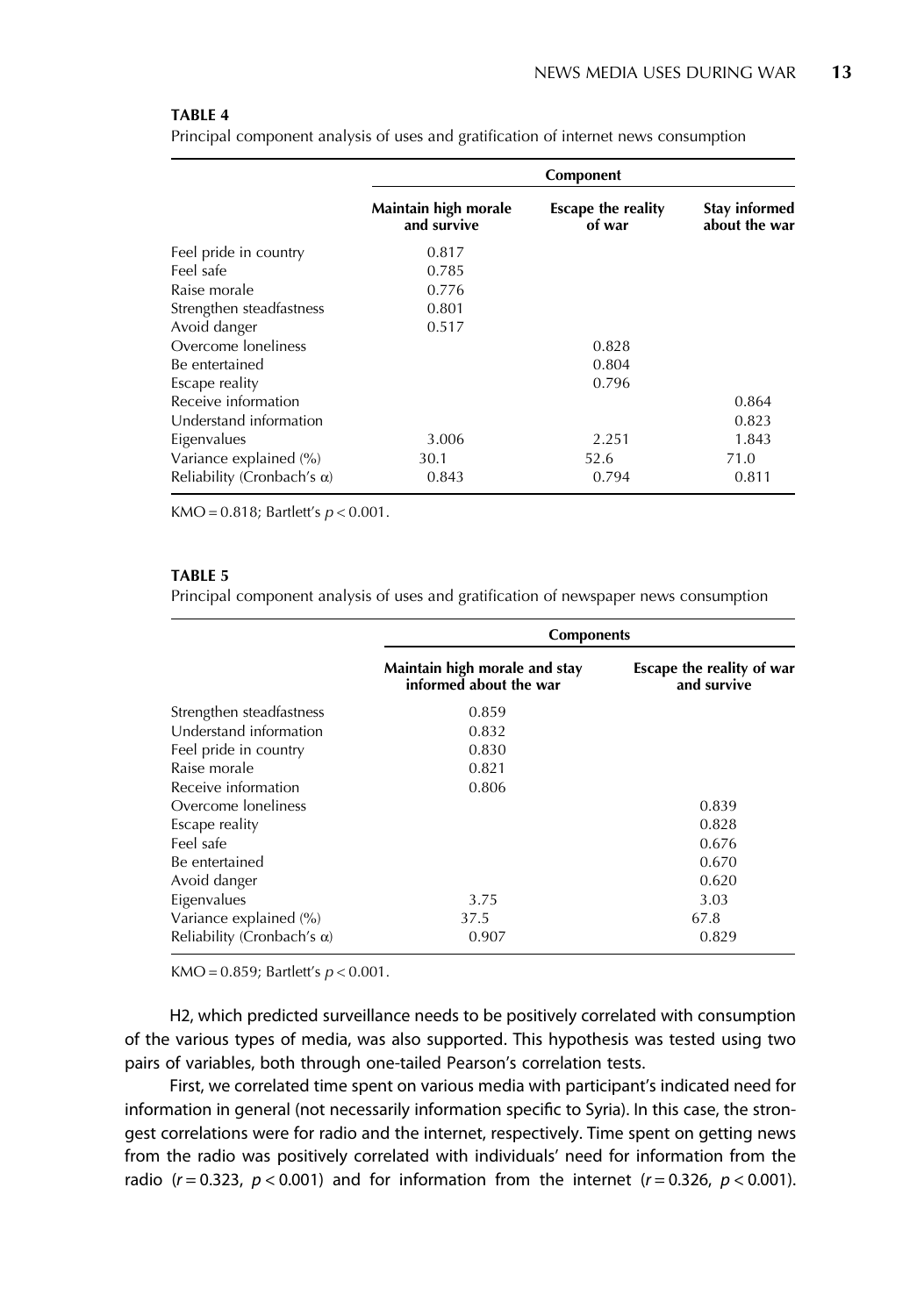<span id="page-14-0"></span>Principal component analysis of uses and gratification of mobile news consumption

|                                    | <b>Components</b>                                       |                                          |  |
|------------------------------------|---------------------------------------------------------|------------------------------------------|--|
|                                    | Maintain high morale and stay<br>informed about the war | Escape the reality of<br>war and survive |  |
| Strengthen steadfastness           | 0.892                                                   |                                          |  |
| Feel pride in country              | 0.868                                                   |                                          |  |
| Raise morale                       | 0.812                                                   |                                          |  |
| Understand information             | 0.747                                                   |                                          |  |
| Receive information                | 0.616                                                   |                                          |  |
| Feel safe                          | 0.551                                                   | 0.418                                    |  |
| Be entertained                     |                                                         | 0.771                                    |  |
| Overcome loneliness                |                                                         | 0.746                                    |  |
| Escape reality                     |                                                         | 0.690                                    |  |
| Avoid danger                       |                                                         | 0.613                                    |  |
| Eigenvalues                        | 3.662                                                   | 2.437                                    |  |
| Variance explained (%)             | 36.6                                                    | 60.9                                     |  |
| Reliability (Cronbach's $\alpha$ ) | 0.881                                                   | 0.724                                    |  |

KMO = 0.855; Bartlett's  $p < 0.001$ .

Newspapers, TV, and mobile media consumption was weakly but still positively related to these media's abilities to fulfill individuals' need for information: newspapers ( $r = 0.287$ ,  $p <$ 0.001), TV ( $r = 0.228$ ,  $p < 0.001$ ), and mobile ( $r = 0.194$ ,  $p < 0.001$ ).

Second, we correlated participants' indicated importance of various media with their denoted need for information about what is currently going on in Syria (i.e. news about the conflict in Syria). In this case, social media and TV news consumption about Syria were strongly correlated with social media's ( $r = 0.497$ ,  $p < 0.001$ ) and TV's ( $r = 0.488$ ,  $p < 0.001$ ) importance for surveillance, respectively. The same applies to radio  $(r = 0.453, p < 0.001)$ , newspapers ( $r = 0.405$ ,  $p < 0.001$ ), and mobile phones ( $r = 0.383$ ,  $p < 0.001$ ). News websites  $(r = 0.191, p < 0.001)$ , blogs  $(r = 0.147, p < 0.001)$ , and email  $(r = 0.10, p < 0.001)$  showed weaker positive correlations.

H3, which hypothesized that Syrian individuals will use new media more than traditional media, was only partially supported (Table 7). Here too, we tested this hypothesis by assessing participants' indication about their general news consumption and then their news consumption of information related specifically to the ongoing Syrian conflict.

In the first case, individuals spent more time on TV to obtain news (mean =  $3.57$ , SD = 1.83) and for entertainment (mean  $=$  3.31, SD  $=$  1.81) than on the internet for news (mean  $=$ 2.85,  $SD = 2.15$ ) and entertainment (mean = 2.89,  $SD = 2.18$ ). Mobile phones came third for

#### TABLE 7

Time spent on news and entertainment across media

|                                                    | Media type |                                                    |        |       |                                                                                |
|----------------------------------------------------|------------|----------------------------------------------------|--------|-------|--------------------------------------------------------------------------------|
| On a typical day, how much<br>time do you spend on | TV         | Internet                                           | Mobile | Radio | <b>Newspapers</b>                                                              |
| <b>News</b><br>Entertainment                       |            | $3.57(1.83)$ $2.85(2.15)$ $1.94(1.56)$ $1.53(1.1)$ |        |       | 1.27(0.70)<br>$3.31(1.81)$ $2.89(2.18)$ $2.18(1.73)$ $1.68(1.27)$ $1.17(0.51)$ |

Variables were measured on an ordinal scale. Values are means (SD).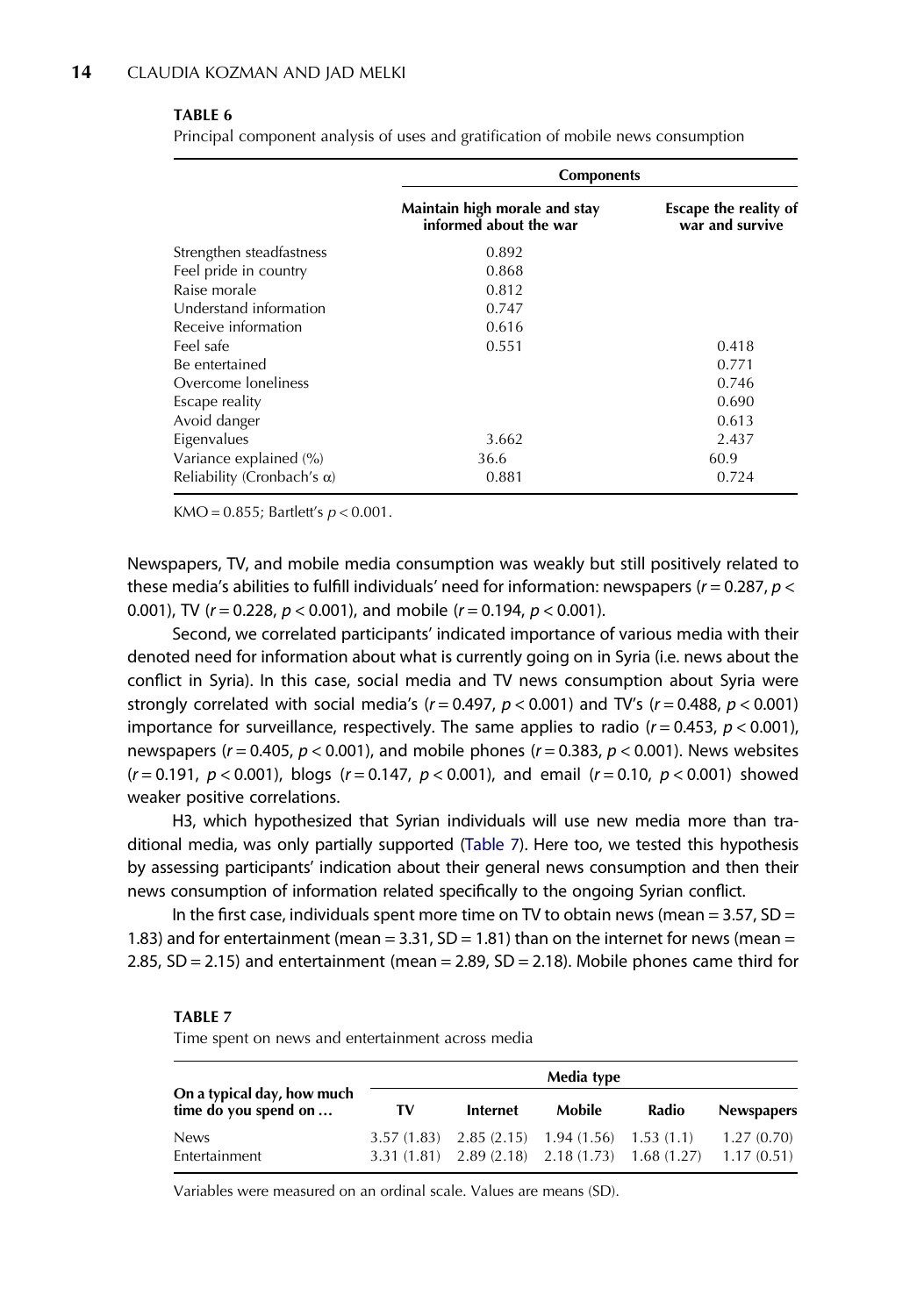<span id="page-15-0"></span>The importance individuals attach to media types for daily news about Syria

| Media type    | Mean | <b>SD</b> |
|---------------|------|-----------|
| TV            | 3.41 | 0.82      |
| Social media  | 2.67 | 1.2       |
| News websites | 2.36 | 1.1       |
| Mobile phone  | 2.12 | 1.1       |
| Radio         | 2.00 | 0.99      |
| Newspapers    | 1.81 | 0.92      |
| <b>Blogs</b>  | 1.64 | 0.87      |
| Email         | 1.64 | 0.87      |

Four-point Likert-type scale:  $1 = not$  at all important,  $4 = very$  important.

news (mean  $= 1.94$ , SD  $= 1.56$ ) and entertainment (mean  $= 2.18$ , SD  $= 1.73$ ), while radio and newspapers trailed for both news and entertainment.

In the second case, for news about Syria specifically, the picture was consistent (Table 8). TV led all media in the importance individuals assigned to it (mean = 3.41, SD  $= 0.82$ ), followed by social media (mean  $= 2.67$ , SD  $= 1.2$ ), news websites, and mobile phones. Radio and newspapers were the fifth and sixth media individuals used to receive news about Syria.

H4, which posited that education is a significant predictor of new media use, was supported. To test the hypothesis, we conducted an analysis of variance (ANOVA) on four indices of new media use. Each index was created by adding related variables and averaging them. The new media news and entertainment index consisted of four variables (frequency of using the internet and mobile phones for news and entertainment); the daily news about Syria index consisted of five variables (using news websites, blogs, social media, mobile phones, and email to receive daily news about Syria); the posting information index consisted of nine variables (frequency of posting about Syria through Twitter, Facebook, YouTube, blogs, email, WhatsApp, SMS, and mobile phones); and the new media index consisted of all 18 variables. The independent variable, highest level of education, was recoded into three categories: elementary school, high school, and university degree.

The results showed significant differences between the means of the different education groups in their use of the various types of new media. Education was a significant predictor for new media use,  $F(2, 1794) = 78.64$ ,  $p < 0.001$ , where high levels were related to more frequent use.

For the remaining three variables (indices), our data violated the assumption of homogeneity of variance. Therefore, instead of the regular ANOVA F-test, we used the adjusted Welch's F-ratio (Welch [1951](#page-22-0)), which is a conservative test that changes the denominator (error term) of the formula. Here also, education level significantly changed the patterns of new media use. University degree holders (mean  $= 2.3$ , SD  $= 0.64$ ) were the heaviest users of new media for daily news about Syria,  $F(2, 782.29) = 64.88$ ,  $p < 0.001$ . Similarly, for posting information on new media, those who hold a university degree (mean = 1.5,  $SD = 0.52$ ) were more likely than the other categories to use new media for news about Syria  $F(2, 766.76) = 66$ ,  $p < 0.001$ , and more likely to use the internet and mobile phones for news and entertainment (mean = 2.9, SD = 1.3),  $F(2, 958.73) = 118.17$ ,  $p < 0.001$ .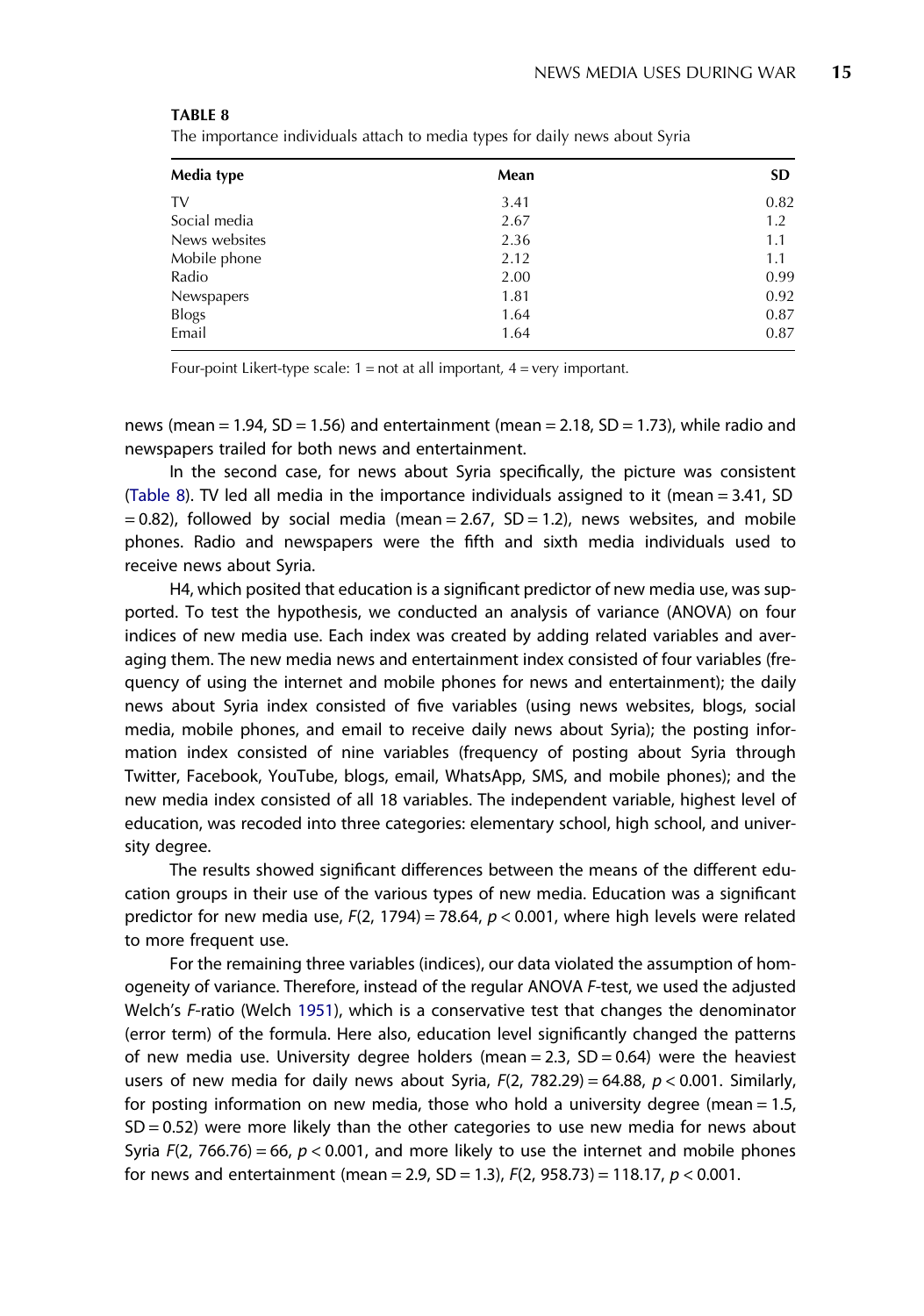To test for differences between the pairs of categories in education level, we performed post hoc tests using Tukey's HSD test for the new media index, and the Games-Howell test for the remaining three because of unequal variances. All 12 tests were significant at  $p < 0.001$ .

H5, which stated that age is a significant predictor of content generation on new media, was supported. To test the hypothesis, we conducted an ANOVA on two indices of UGC. The general UGC index consisted of eight variables: using social media and using blogs for daily news about Syria, and posting information about Syria through Twitter, Facebook, YouTube, blogs, discussion forums, and WhatsApp. The social media UGC index consisted of four variables: using social media for daily news about Syria, and frequency of posting about Syria through Twitter, Facebook, and YouTube. Each index was created by averaging the relevant variables. The independent variable, age, was recoded into three categories: 18–34, 35–44, and 45–65. Since our data met the ANOVA assumptions except for equal variances, we used the adjusted Welch's F-ratio. Results revealed significant differences between the means of the age groups in generating content.

For the general UGC index, age significantly predicted users' content-generation habits,  $F(2, 581.66) = 53.47$ ,  $p < 0.001$ . Generating content was positively related to age in that the youngest generation (mean =  $1.66$ , SD = 0.57) was more likely to generate content than the 35-44 category (mean =  $1.48$ , SD = 0.55) and the oldest generation  $(mean = 1.31, SD = 0.52).$ 

The results were consistent for the social UGC index. Age again was a significant predictor,  $F(2, 564.88) = 108.6$ ,  $p < 0.001$ , where lower age categories were related to more frequent use. The younger group (18–34) posted on social media (mean  $= 1.85$ , SD  $= 0.67$ ) more than the 35–44 group (mean = 1.58,  $SD = 0.64$ ) and the 45–65 group (mean = 1.3, SD = 0.46). Post hoc Games-Howell tests revealed significant differences between the generations for all categories ( $p < 0.002$ ).

#### **Discussion**

This study set out to examine media uses and gratifications during war, using the Syrian conflict as a case study. It aimed to understand what types of media channels fulfilled which needs and gratifications, and what media sources people prioritized during times of war and distress.

Based on the findings, the primary use of traditional and new media during war is for "receiving" and "understanding" information (surveillance needs), followed by "feeling pride in country", "strengthening steadfastness", and "raising morale" (the need to maintain high morale). This pattern is corroborated by the strong association between these two groups of motivations. People's use of TV, radio, and the internet offered three consistent groups of motivations during war: maintaining high morale and surviving, escaping the reality of war, and staying informed about the war. Their use of newspapers and mobile media provided two somewhat consistent groups of motivations: maintaining high morale and staying informed about the war, and escaping the reality of war and surviving. This emphasizes the internal consistency of these clusters of motivations, especially: surveillance needs and the need to maintain high morale, but also for the less important need for distraction and escaping the dire reality of war.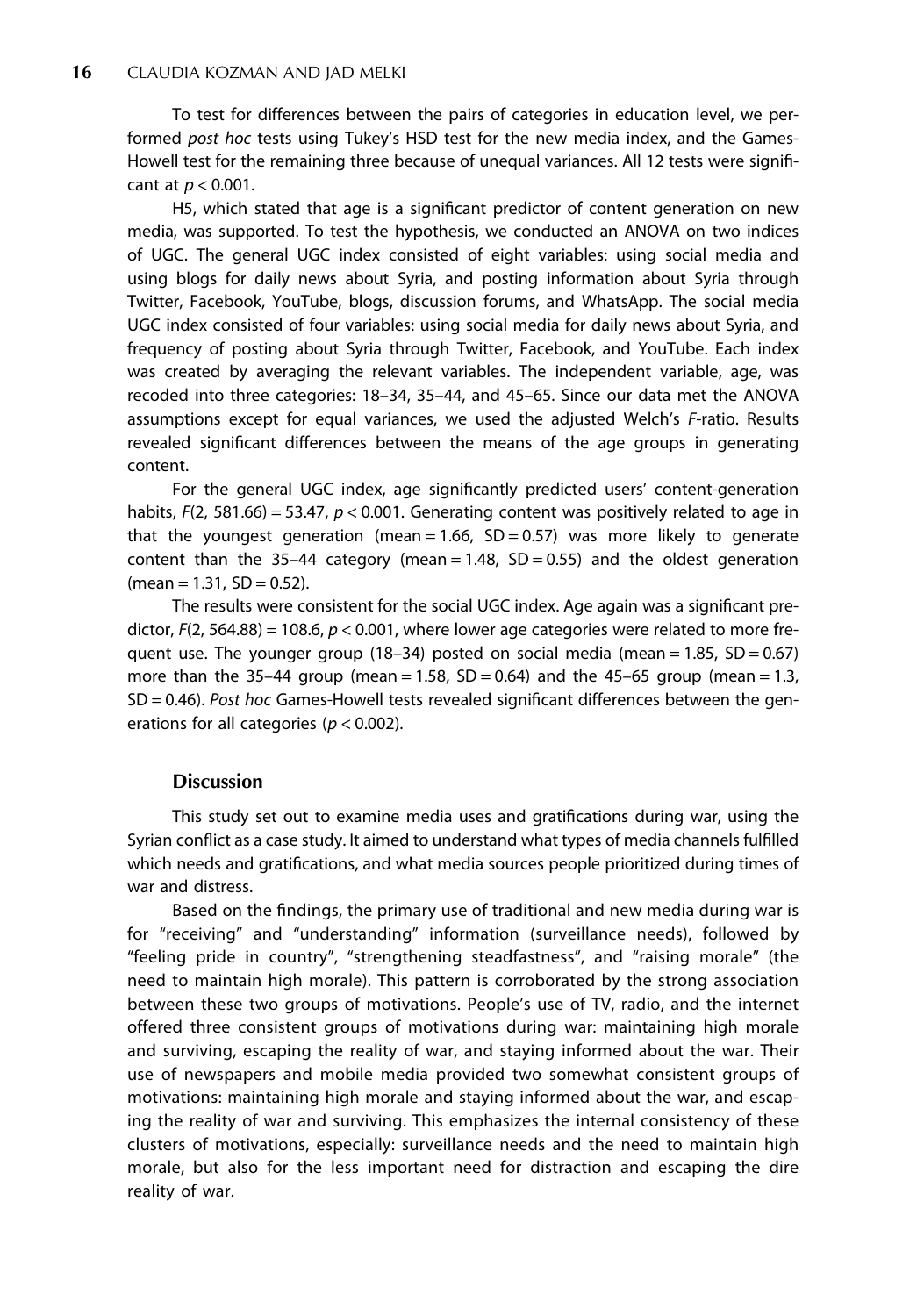These findings are in line with previous research that has revealed the need for receiving and understanding information to be a main motive for media use for both traditional and new media (e.g. Courtois et al. [2009;](#page-19-0) Diddi and LaRose [2006](#page-19-0); Ferguson and Perse [2000](#page-19-0); Flanagin and Metzger [2001](#page-19-0); Haridakis and Hanson [2009](#page-19-0); Leung [2009;](#page-21-0) Papacharissi and Rubin [2000](#page-21-0); Parker and Plank [2000;](#page-21-0) Shao [2009\)](#page-22-0). However, our study also shows that the need to maintain high morale is also prominent, a matter that may be unique to war and crisis situations. Other media motivations, such as entertainment and feeling safe, were less important, possibly because the former is less of a priority during wars, while the latter is exacerbated rather than allayed by the violent, graphic, and sensationalist media coverage.

When comparing motivations across media, the internet almost consistently ranked first across the specific media motivations, with the exception of "avoiding danger" where it ranked second and was surpassed by mobile telephony. TV and mobile media tied for second place across most other categories. Almost consistently, when disregarding media motivations, the results revealed that people spent the most time using TV, the internet, and mobile media (in that order), and assigned the highest importance to them, respectively. In other words, TV remained the dominant source for information and entertainment, in general, while the internet and mobile media tended to be more dominant for specific media motivations. This apparent contradiction is partly explained by the variation in importance people assigned to different internet platforms. Whereas social media and news websites were ranked as highly importantly for daily news about Syria, blogs and emails were relegated to less importance. Moreover, illiteracy and obstacles to access of new media and mobile telephony continue to play an important role in reducing their importance. As the findings show, younger and more educated people tended to use new media (for consumption and production) more than older and less-educated people, which is consistent with earlier studies (Lee [2013](#page-20-0); Leung [2009](#page-21-0)).

This interpretation partially corroborates Dotan and Cohen ([1976](#page-19-0), 400), who found clear differences between the traditional (print) and new (electronic) media of their time and concluded that "the electronic media provide speedier and more up-to-date coverage of the fast-moving events and also require less effort on the part of the audiences". While this statement rings true 40 years later, it is important to emphasize that the internet's (and mobile's) high rank across media motivations were mainly due to the "speedier and more up-to-date coverage" and at most partially due to the "less effort" required for their use. In wartime Syria, TV is the second easiest medium to use (after radio), given the plethora of free satellite TV channels and the ubiquity of satellite dishes and TV screens even in the most deprived refugee camps. Furthermore, radio—the most easily accessible medium under most circumstances—fell well behind on all motivations, except "escaping reality", perhaps because radio's lack of visual component removes the graphicness and violence of war from its content. In addition, newspapers, which are difficult to access during war conditions (due to delivery obstacles) and offer largely outdated static information compared to other media, fell last.

On the other hand, internet connection and mobile coverage remain weak, unreliable, intermittent, and expensive, not to mention difficult to use for a population with high and growing illiteracy rates. This suggests that the fast, up-to-date, rich, portable, malleable, multipurpose, and interactive characteristics of internet and mobile content are the main motivating factors behind their use, despite the obstacles to access and relative difficulty of use compared to other media. This may also be attributed to modality-based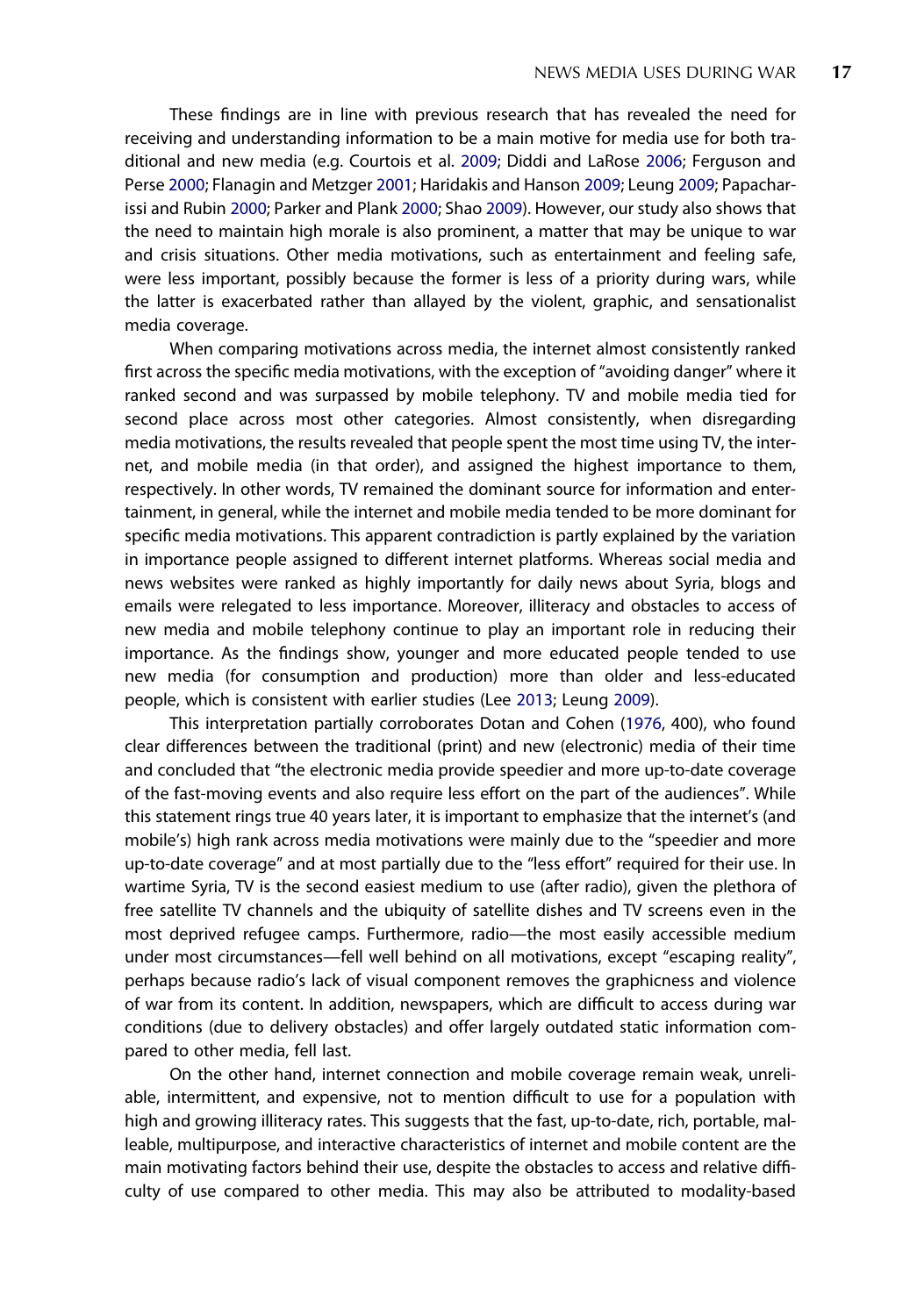<span id="page-18-0"></span>gratifications—the ability of the new media to present information in the form of text, audio, video, and interactive platforms (Sundar and Limperos [2013\)](#page-22-0). In addition, internet and mobile platforms provide a sense of control over which content to consume, the agency to produce content, and the ability to interact with remote individuals and the outside world. This sense of empowerment in the dire circumstances of war may help elevate people's morale and give them hope.

Nevertheless, Dotan and Cohen's ([1976](#page-19-0)) argument about ease of use is somewhat validated when taking into consideration the positive correlation between age and level of education and the use of new media. This also suggests that an increase in digital literacy among the young war populations and the diffusion of access to new media may tip the scale in favor of internet and mobile media use, compared to TV, especially as the former two encompass the content of the latter. One factor that may reverse this trend is the increasing illiteracy rates that plague war-torn countries.

These findings create a tension between the arguments of whether content or ease of access is the more important factor for motivating people's media uses during the circumstances of war and conflict. Our findings point to the former, while not detracting from the importance of the latter. The findings also highlight the indispensable role new media and TV play in the wartime public's daily lives. The rich and immediate information and relative ease of access to new media and TV, coupled with mobility and interactive features that certain platforms boast, could well stress the information-providing and moral support roles of these media.

The implications of this study extend beyond the particulars of daily media use by Syrian nationals. Besides providing us with knowledge about the patterns of news consumption war refugees engage in during times of uncertainty, the findings also demonstrate that U&G can inform not just media use and gratification among general populations in everyday situations, but also displaced persons who during conflict nevertheless turned to media to gratify their need to survey their environment for potential danger, uplift their spirits and morale, and to a lesser extent distract themselves from the desolate and dreadful circumstances in which they live.

#### DISCLOSURE STATEMENT

No potential conflict of interest was reported by the authors.

#### **FUNDING**

This work was supported by Media in Cooperation and Transition (MICT) and the German Federal Foreign Office.

#### **REFERENCES**

- Aday, Sean, Henry Farrell, Deen Freelon, Marc Lynch, John Sides, and Michael Dewar. [2013.](#page-7-0) "Watching from Afar: Media Consumption Patterns around the Arab Spring." American Behavioral Scientist 57 (7): 899–919.
- Althaus, Scott L., and David Tewksbury. [2000](#page-5-0). "Patterns of Internet and Traditional News Media Use in a Networked Community." Political Communication 17: 21–45.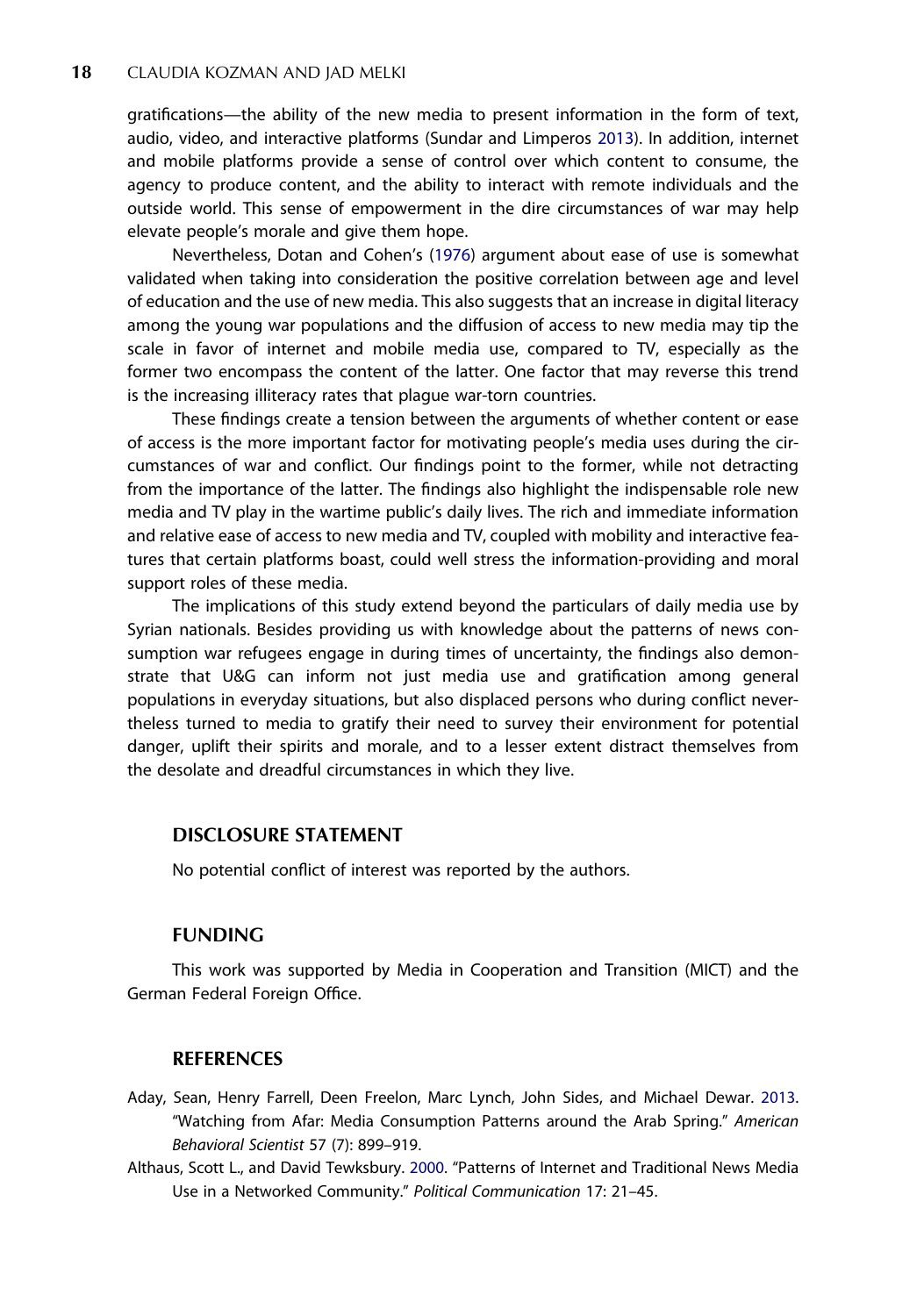<span id="page-19-0"></span>Anderson, Lisa. [2011](#page-7-0). "Demystifying the Arab Spring." Foreign Affairs 90 (3): 2–7.

- Blumler, Jay G. [1979.](#page-2-0) "The Role of Theory in Uses and Gratifications Studies." Communication Research 6 (1): 9–36.
- Bondad-Brown, Beverly A., Ronald E. Rice, and Katy E. Pearce. [2012](#page-3-0). "Influences on TV Viewing and Online User-Shared Video Use: Demographics, Generations, Contextual Age, Media Use, Motivations, and Audience Activity." Journal of Broadcasting and Electronic Media 56 (4): 471–493.
- Chung, Deborah S., and Sujin Kim. [2008.](#page-3-0) "Blogging Activity Among Cancer Patients and their Companions: Uses, Gratifications, and Predictors of Outcomes." Journal of the American Society for Information Science and Technology 59 (2): 297–306.
- Courtois, Cedric, Peter Mechant, Lieven De Merez, and Gino Verleye. [2009](#page-2-0). "Gratifications and Seeding Behavior of Online Adolescents." Journal of Computer-Mediated Communication 15 (1): 109–137.
- Curras-Perez, Rafael, Carla Ruiz-Mafe, and Silvia Sanz-Blas. [2014](#page-3-0). "Determinants of User Behaviour and Recommendation in Social Networks: An Integrative Approach from the Uses and Gratifications Perspective." Industrial Management & Data Systems 114 (9): 1477–1498.
- Debatin, Bernhard, Jannette P. Lovejoy, Ann-Kathrin Horn, and Brittany N. Hughes. [2009.](#page-3-0) "Facebook and Online Privacy: Attitudes, Behaviors, and Unintended Consequences." Journal of Computer-Mediated Communication 15 (1): 83–108.
- Deuze, Mark. [2006.](#page-2-0) "Participation, Remediation, Bricolage: Considering Principal Components of a Digital Culture." The Information Society 22 (2): 63–75.
- Diddi, Arvind, and Robert LaRose. [2006](#page-2-0). "Getting Hooked on News: Uses and Gratifications and the Formation of News Habits among College Students in an Internet Environment." Journal of Broadcasting and Electronic Media 50 (2): 193–210.
- Dotan, Judith, and Akiba A. Cohen. [1976](#page-1-0). "Mass Media Use in the Family during War and Peace: Israel 1973–1974." Communication Research 3 (4): 393–402.
- Eltantaway, Nahed, and Julie Wiest. [2011](#page-7-0). "Social Media in the Egyptian Revolution: Reconsidering Resource Mobilization Theory." International Journal of Communication 5: 1207–1224.
- Fakhro, Elham, and Emile Hokayem. [2011.](#page-7-0) "Waking the Arabs." Survival 53 (2): 21–30.
- Ferguson, Douglas A., and Elizabeth M. Perse. [2000](#page-2-0). "The World Wide Web as a Functional Alternative to Television." Journal of Broadcasting and Electronic Media 44: 155–174.
- Flanagin, Andrew, and Miriam Metzger. [2001.](#page-2-0) "Internet Use in the Contemporary Media Environment." Human Communication Research 27: 153–181.
- Georgiou, Myria. [2013](#page-1-0). "Seeking Ontological Security beyond the Nation: The Role of Transnational Ttelevision." Television and New Media 14 (4): 304–321.
- Hanson, Gary, Paul M. Haridakis, Audrey W. Cunningham, Rekha Sharma, and J. D. Ponder. [2010](#page-3-0). "The 2008 Presidential Campaign: Political Cynicism in the Age of Facebook, MySpace, and YouTube." Mass Communication and Society 13 (5): 584–607.
- Hardin, Robin, Gi-Yong Koo, Brody Ruihley, Stephen W. Dittmore, and Michael McGreevy. [2012](#page-2-0). "Motivation for Consumption of Collegiate Athletics Subscription Web Sites." International Journal of Sport Communication 5: 368–383.
- Haridakis, Paul, and Gary Hanson. [2009.](#page-2-0) "Social Interaction and Co-Viewing with YouTube: Blending Mass Communication Reception and Social Connection." Journal of Broadcasting and Electronic Media 53: 317–335.
- Hassan, Ghayda, Laurence Kirmayer, and Peter Ventevogel. [2015](#page-4-0). Culture, Context and the Mental Health and Psychosocial Wellbeing of Syrians: A Review for Mental Health and Psychosocial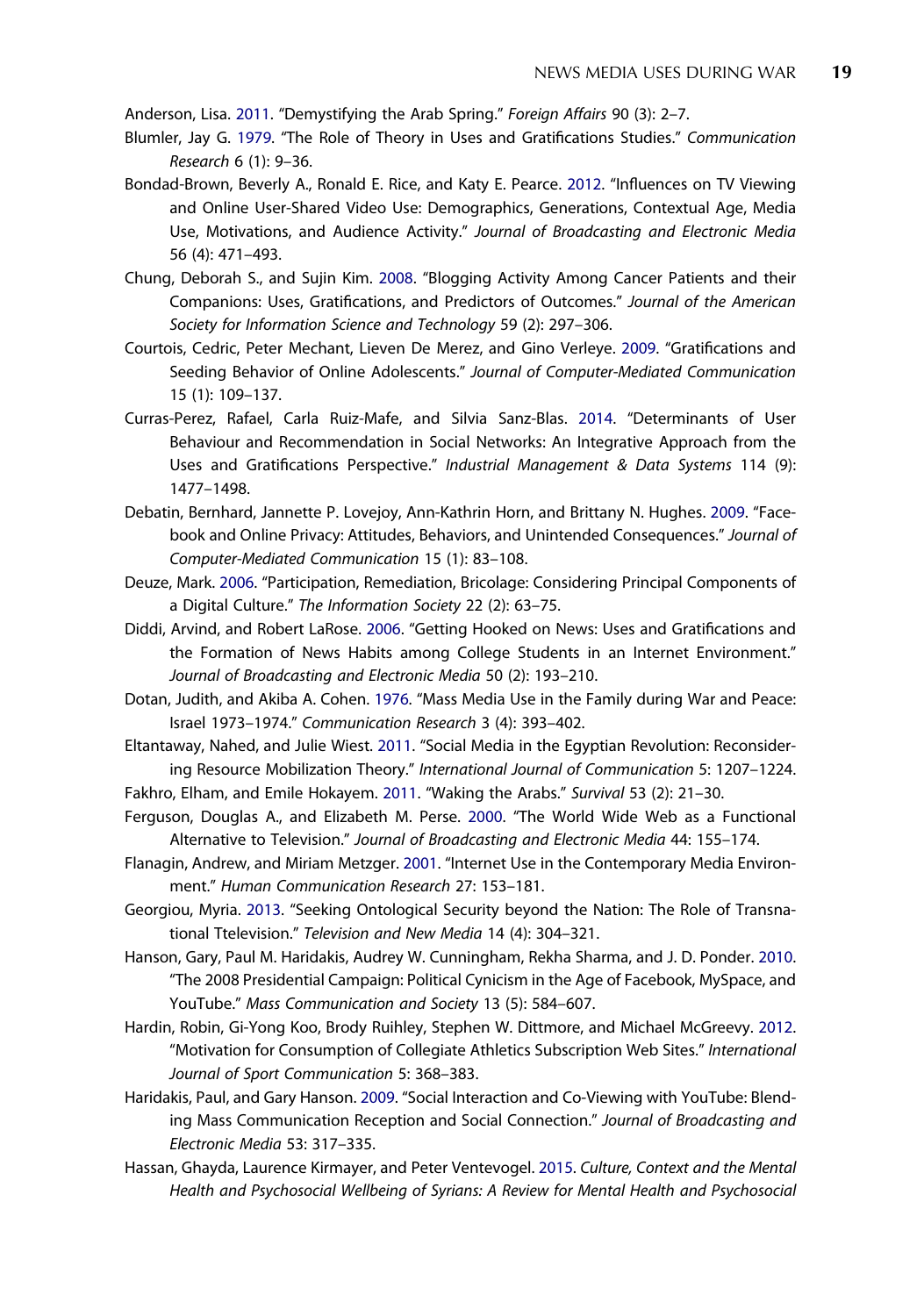<span id="page-20-0"></span>Support Staff Working with Syrians Affected by Armed Conflict. Geneva: UNHCR. [http://www.](http://www.unhcr.org/cgi-bin/texis/vtx/home/opendocPDFViewer.html?docid=55f6b90f9&query=uncertainty) [unhcr.org/cgi-bin/texis/vtx/home/opendocPDFViewer.html?docid=55f6b90f9&query=](http://www.unhcr.org/cgi-bin/texis/vtx/home/opendocPDFViewer.html?docid=55f6b90f9&query=uncertainty) [uncertainty.](http://www.unhcr.org/cgi-bin/texis/vtx/home/opendocPDFViewer.html?docid=55f6b90f9&query=uncertainty)

- Heinssen, Robert K., Carol R. Glass, and Luanne A. Knight. [1987.](#page-6-0) "Assessing Computer Anxiety: Development and Validation of the Computer Anxiety Rating Scale." Computers in Human Behavior 3: 49–59.
- Herring, Susan. [2010](#page-2-0). "Web Content Analysis: Expanding the Paradigm." In International Handbook of Internet Research, edited by J. Hunsinger, L. Klastrup, and M. Allen, 233–249. New York: Springer.
- Herring, Susan C., Lois Ann Scheidt, Sabrina Bonus, and Elijah L. Wright. [2004.](#page-8-0) "Bridging the Gap: A Genre Analysis of Weblogs." Proceedings of the Thirty-Seventh Hawaii International Conference on System Sciences (HICSS-37), Los Alamitos: IEEE Press.
- Houston, J. Brian, Joshua Hawthorne, Mildred F. Perreault, Eun Hae Park, Marlo Goldstein Hode, Michael R. Halliwell, Sarah E. Turner McGowen, et al. [2015](#page-3-0). "Social Media and Disasters: A Functional Framework for Social Media Use in Disaster Planning, Response, and Research." Disasters 39 (1): 1–22.
- Hunt, Daniel S., Carolyn A. Lin, and David J. Atkin. [2014.](#page-3-0) "Communicating Social Relationships via the Use of Photo-Messaging." Journal of Broadcasting and Electronic Media 58 (2): 234–252.
- Itule, Bruce, and Douglas Anderson. [2008.](#page-5-0) News Writing and Reporting for Today's Media. 7th ed. London, UK: McGraw-Hill International Edition.
- Jha, Sonora. [2007.](#page-7-0) "Exploring Internet Influence on the Coverage of Social Protest. Content Analysis Comparing Protest Coverage in 1967 and 1999." Journalism and Mass Communication Quarterly 84 (1): 40–57.
- Jollifee, Ian T. [2002.](#page-10-0) Principal Component Analysis. 2nd ed. New York: Springer-Verlag.
- Kaiser, Henry F. [1974.](#page-10-0) "An Index of Factorial Simplicity." Psychometrika 39 (1): 31–36.
- Katz, Elihu, Jay Blumler, and Michael Gurevitch. [1974](#page-2-0). "Utilization of Mass Communication by the Individual." In The Uses of Mass Communications: Current Perspectives on Gratifications Research, edited by J. G. Blumler and E. Katz, 19–32. Beverly Hills, CA: Sage.
- Kim, Junghyun, and Paul M. Haridakis. [2009](#page-2-0). "The Role of Internet User Characteristics and Motives in Explaining Three Dimensions of Internet Addiction." Journal of Computer-Mediated Communication 14 (4): 988–1015.
- Kim, Ki, Shyam Sundar, and Eunil Park. [2011.](#page-3-0) "The Effects of Screen-Size and Communication Modality on Psychology of Mobile Device Users." Proceedings of the 2011 Annual Conference Extended Abstracts on Human Factors in Computing Systems (CHI 2011), 1207–1212. [doi:10.1145/1979742.1979749](http://dx.doi.org/10.1145/1979742.1979749).
- LaRose, Robert, and Matthew S. Eastin. [2004](#page-4-0). "A Social Cognitive Theory of Internet Uses and Gratifications: Toward a New Model of Media Attendance." Journal of Broadcasting and Electronic Media 48 (3): 358–377.
- Lasswell, Harold. [1960](#page-4-0). "The Structure and Function of Communication in Society." In Mass Communications, edited by Wilbur Schramm, 117–130. Urbana: University of Illinois Press.
- Lazarsfeld, Paul. [1940.](#page-2-0) Radio and the Printed Page. New York, NY: Duell, Sloan and Pearce.
- Lee, Angela. [2013](#page-4-0). "News Audiences Revisited: Theorizing the Link between Audience Motivations and News Consumption." Journal of Broadcasting and Electronic Media 57 (3): 300–317.
- Lee, Seokho, Jianhua Z. Huang, and Jianhua Hu. [2010.](#page-10-0) "Sparse Logistic Principal Components Analysis for Binary Data." The Annals of Applied Statistics 0: 1–26.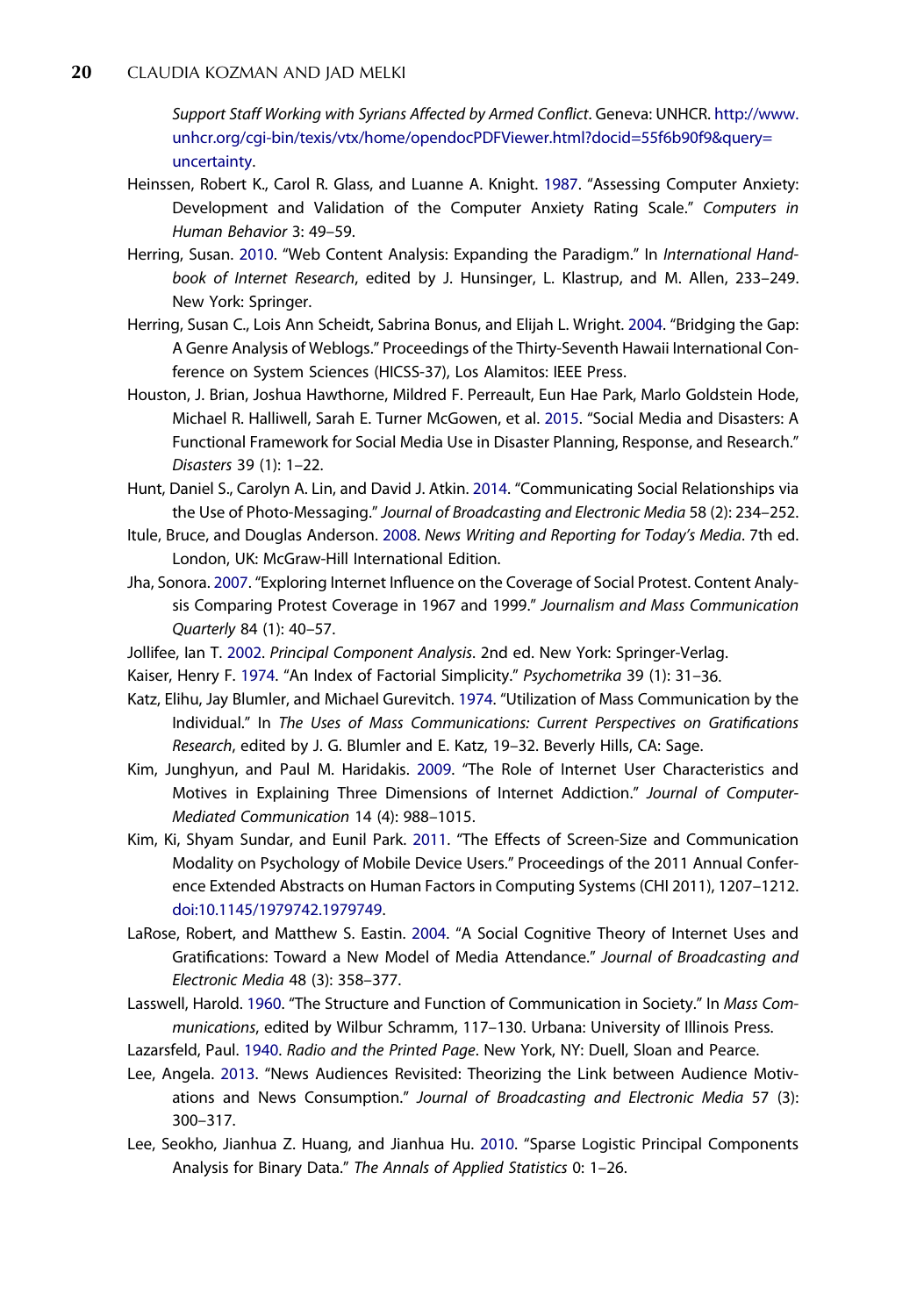- <span id="page-21-0"></span>Leung, Louis. [2009](#page-2-0). "User-generated Content on the Internet: An Examination of Gratifications, Civic Engagement and Psychological Empowerment." New Media and Society 11 (8): 1327–1347.
- Leung, Louis, and Ran Wei. [2000](#page-3-0). "More Than Just Talk on the Move: Uses and Gratifications of The Cellular Phone." Journalism & Mass Communication Quarterly 77 (2): 308–320.
- Lev-On, Azi. [2012](#page-1-0). "Communication, Community, Crisis: Mapping Uses and Gratifications in the Contemporary Media Environment." New Media and Society 14 (1): 98–116.
- Liu, Ivy L.B., Christy M.K. Cheung, and Matthew K.O. Lee. [2010.](#page-3-0) "Understanding Twitter Usage: What Drive People Continue to Tweet." PACIS 2010 Proceedings. Paper 92.
- McQuail, Denis. [2010.](#page-2-0) McQuail's Mass Communication Theory. 6th ed. Thousand Oaks, CA: Sage.
- Migration Policy Center. [2014.](#page-1-0) "Syrian Refugees: A Snapshot of the Crisis—in the Middle East and Europe." October. [http://syrianrefugees.eu/.](http://syrianrefugees.eu/)
- Morris, Merrill, and Christine Ogan. [1996](#page-3-0). "The Internet as Mass Medium." Journal of Communication 46 (1): 39–50.
- Muhtaseb, Ahlam, and Lawrence Frey. [2008](#page-2-0). "Arab Americans' Motives for Using the Internet as a Functional Media Alternative and their Perceptions of U.S. Public Opinion." Journal of Computer-Mediated Communication 13 (3): 618–657.
- Orchard, Lisa J., Chris Fullwood, Niall Galbraith, and Neil Morris. [2014.](#page-3-0) "Individual Differences as Predictors of Social Networking." Journal of Computer-Mediated Communication 19 (3): 388–402.
- Papacharissi, Zizi, and Alan M. Rubin. [2000.](#page-2-0) "Predictors of Internet Use." Journal of Broadcasting and Electronic Media 44 (2): 175–196.
- Park, Namkee. [2010](#page-3-0). "Adoption and Use of Computer-Based Voice over Internet Protocol Phone Service: Toward an Integrated Model." Journal of Communication 60 (1): 40–72.
- Park, Namkee, and Seungyoon Lee. [2014](#page-3-0). "College Students' Motivations for Facebook Use and Psychological Outcomes." Journal of Broadcasting and Electronic Media 58 (4): 601–620.
- Parker, Betty, and Richard Plank. [2000](#page-2-0). "A Uses and Gratifications Perspective on the Internet as a New Information." Source American Business Review 18 (2): 43–49.
- Perez-Lugo, Marla. [2004](#page-3-0). "Media Uses in Disaster Situations: A New Focus on the Impact Phase." Sociological Inquiry 74 (2): 210–225.
- Pew Research Center. [2010.](#page-6-0) "Global Publics Embrace Social Networking." December 15. [http://](http://www.pewglobal.org/2010/12/15/global-publics-embrace-social-networking/) [www.pewglobal.org/2010/12/15/global-publics-embrace-social-networking/](http://www.pewglobal.org/2010/12/15/global-publics-embrace-social-networking/).
- Pew Research Center. [2015](#page-6-0). "Internet Seen as Positive Influence on Education but Negative on Morality in Emerging and Developing Nations." March 19. [http://www.pewglobal.org/](http://www.pewglobal.org/2015/03/19/internet-seen-as-positive-influence-on-education-but-negative-influence-on-morality-in-emerging-and-developing-nations/) [2015/03/19/internet-seen-as-positive-in](http://www.pewglobal.org/2015/03/19/internet-seen-as-positive-influence-on-education-but-negative-influence-on-morality-in-emerging-and-developing-nations/)fluence-on-education-but-negative-influence-on[morality-in-emerging-and-developing-nations/.](http://www.pewglobal.org/2015/03/19/internet-seen-as-positive-influence-on-education-but-negative-influence-on-morality-in-emerging-and-developing-nations/)
- Quan-Haase, Anabel, and Alyson L. Young. [2010.](#page-3-0) "Uses and Gratifications of Social Media: A Comparison of Facebook and Instant Messaging." Bulletin of Science, Technology & Society 30 (5): 350–361.
- Rafaeli, Sheizaf. [1984.](#page-3-0) "The Electronic Bulletin Board: A Computer-Driven Mass Medium." Social Science Computer Review 2: 123–136.
- Rich, Carole. [2010](#page-5-0). Writing and Reporting News: A Coaching Method. 7th ed. Boston: Wadsworth, Cengage Learning.
- Robertson, Alexa. [2013](#page-7-0). "Connecting in Crisis: 'Old' and 'New' Media and the Arab Spring." The International Journal of Press/Politics 18 (3): 325–341.
- Roe, Keith, and Jurgen Minnebo. [2007.](#page-5-0) "Antecedents of Adolescents' Motives for Television Use." Journal of Broadcasting and Electronic Media 51 (2): 305–315.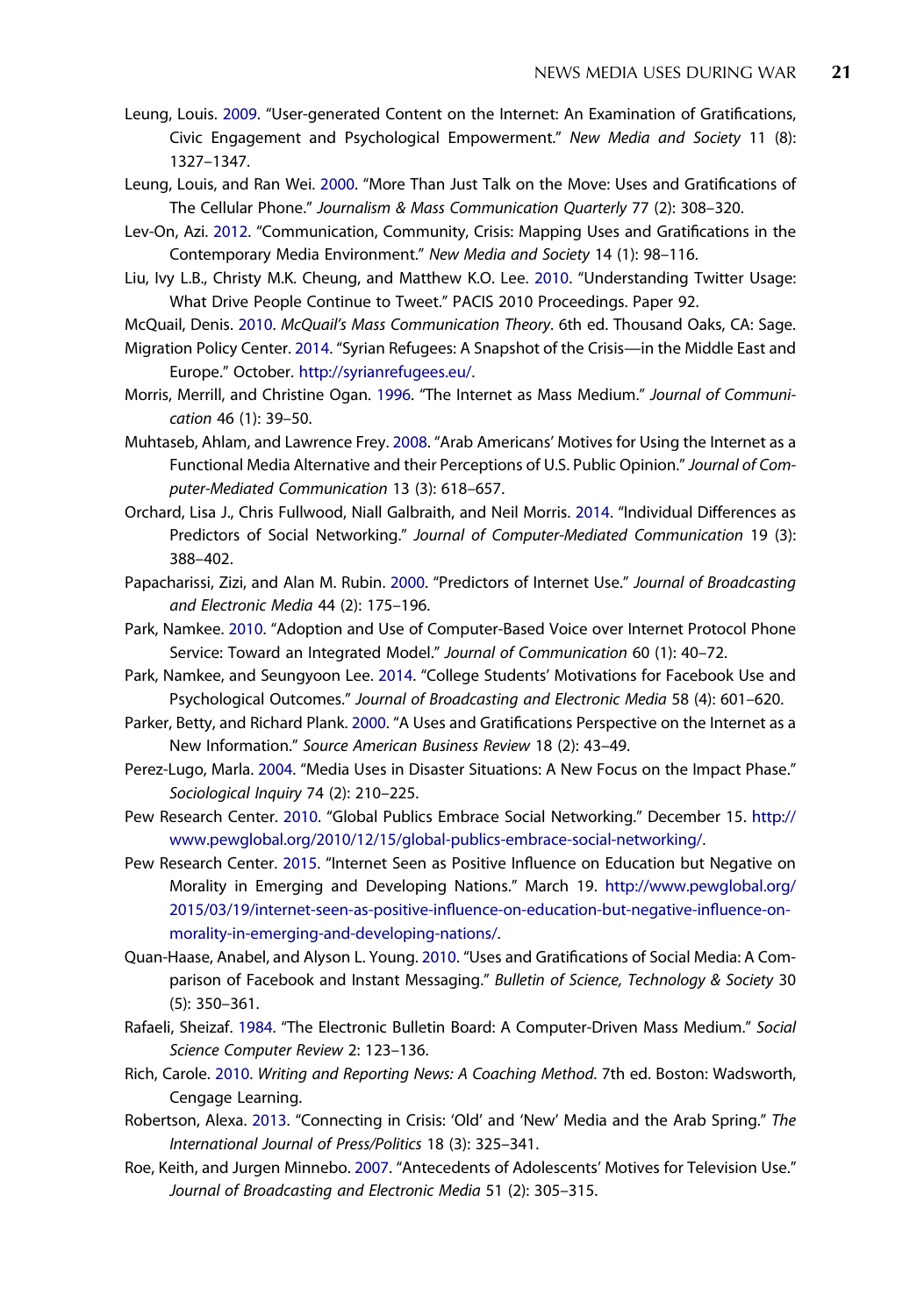- <span id="page-22-0"></span>Rubin, Alan. [2009.](#page-2-0) "Uses-and-Gratifications Perspective on Media Effects." In Media Effects: Advances in Theory and Research, edited by J. Bryant, and M. B. Oliver, 165–184. New York, NY: Routledge.
- Ruggiero, Thomas. [2000](#page-2-0). "Uses and Gratifications Theory in the 21st Century." Mass Communication and Society 3: 3–37.
- Shao, Guosong. [2009.](#page-2-0) "Understanding the Appeal of User-Generated Media: A Uses and Gratification Perspective." Internet Research 19 (1): 7–25.
- Shklovski, Irina, Moira Burke, Sara Kiesler, and Robert Kraut. [2010](#page-3-0). "Technology Adoption and Use in the Aftermath of Hurricane Katrina in New Orleans." American Behavioral Scientist 53 (8): 1228–1246.
- Shoemaker, Pamela J. [1996.](#page-4-0) "Hardwired for News: Using Biological and Cultural Evolution to Explain the Surveillance Function." Journal of Communication 46 (3): 32–47.
- Stavrositu, Carmen, and Shyam S. Sundar. [2012.](#page-8-0) "Does Blogging Empower Women? Exploring the Role of Agency and Community." Journal of Computer-Mediated Communication 17: 369– 386.
- Sundar, Shyam S., and Anthony M. Limperos. [2013.](#page-2-0) "Uses and Grats 2.0: New Gratifications for New Media." Journal of Broadcasting and Electronic Media 57: 504–525.
- Sundar, Shyam, Jeeyun Oh, Saraswathi Bellur, Haiyan Jia, and Hyang-Sook Kim. [2012.](#page-2-0) "Interactivity as Self-Expression: A Field Experiment with Customization and Blogging." Proceedings of the 2012 Annual Conference on Human Factors in Computing Systems (CHI'12), 395– 404. [doi:10.1145/2207676.2207731](http://dx.doi.org/10.1145/2207676.2207731).
- Tufekci, Zeynep, and Christopher Wilson. [2012.](#page-7-0) "Social Media and the Decision to Participate in Political Protest: Observations from Tahrir Square." Journal of Communication 62: 363–379.
- UNHCR. [2011](#page-4-0). "UNHCR Global Appeal 2010–11." [http://www.unhcr.org/cgibin/texis/vtx/home/](http://www.unhcr.org/cgibin/texis/vtx/home/opendocPDFViewer.html?docid=4b0512649&query=uncertainty) [opendocPDFViewer.html?docid=4b0512649&query=uncertainty.](http://www.unhcr.org/cgibin/texis/vtx/home/opendocPDFViewer.html?docid=4b0512649&query=uncertainty)
- UNHCR. [2015a.](#page-4-0)"Seven Factors Behind Movement of Refugees to Europe." September 25. [http://www.](http://www.unhcr.org/cgi-bin/texis/vtx/search?page=search&docid=560523f26&query=uncertainty) [unhcr.org/cgi-bin/texis/vtx/search?page=search&docid=560523f26&query=uncertainty.](http://www.unhcr.org/cgi-bin/texis/vtx/search?page=search&docid=560523f26&query=uncertainty)
- UNHCR. [2015b](#page-1-0). "Worldwide Displacement Hits All-time High as War and Persecution Increase." [http://www.unhcr.org/news/latest/2015/6/558193896/worldwide-displacement-hits-all](http://www.unhcr.org/news/latest/2015/6/558193896/worldwide-displacement-hits-all-time-high-war-persecution-increase.html)[time-high-war-persecution-increase.html.](http://www.unhcr.org/news/latest/2015/6/558193896/worldwide-displacement-hits-all-time-high-war-persecution-increase.html)
- UNHCR. [2016.](#page-4-0) Syria Regional Refugee Response: Inter-agency Information Sharing Portal. [http://](http://data.unhcr.org/syrianrefugees/regional.php) [data.unhcr.org/syrianrefugees/regional.php.](http://data.unhcr.org/syrianrefugees/regional.php)
- Valenzuela, Sebastian, Arturo Arriagada, and Andres Scherman. [2012](#page-2-0). "The Social Media Basis of Youth Protest Behavior: The Case of Chile." Journal of Communication 62 (2): 299-314.
- Vraga, Emily K., Stephanie Edgerly, Bryan M. Wang, and Dhavan V. Shah. [2011.](#page-3-0) "Who Taught Me that? Repurposed News, Blog Structure, and Source Identification." Journal of Communication 61 (5): 795–815.
- Wang, Zheng, and John Tchernev. [2012.](#page-2-0) "The "myth" of Media Multitasking: Reciprocal Dynamics of Media Multitasking, Personal Needs, and Gratifications." Journal of Communication 62 (3): 493–513.
- Wei, Ran, and Ven-Hwei Lo. [2006.](#page-2-0) "Staying Connected while on the Move: Cell Phone Use and Social Connectedness." New Media and Society 8 (1): 53–72.
- Welch, B. L. [1951](#page-15-0). "On the Comparison of Several Mean Values: An Alternative Approach." Biometrika 38 (3/4): 330–336.
- Whiting, Anita, and David Williams. [2013](#page-3-0). "Why People Use Social Media: A Uses and Gratifications Approach." Qualitative Market Research: An International Journal 16 (4): 362–369.